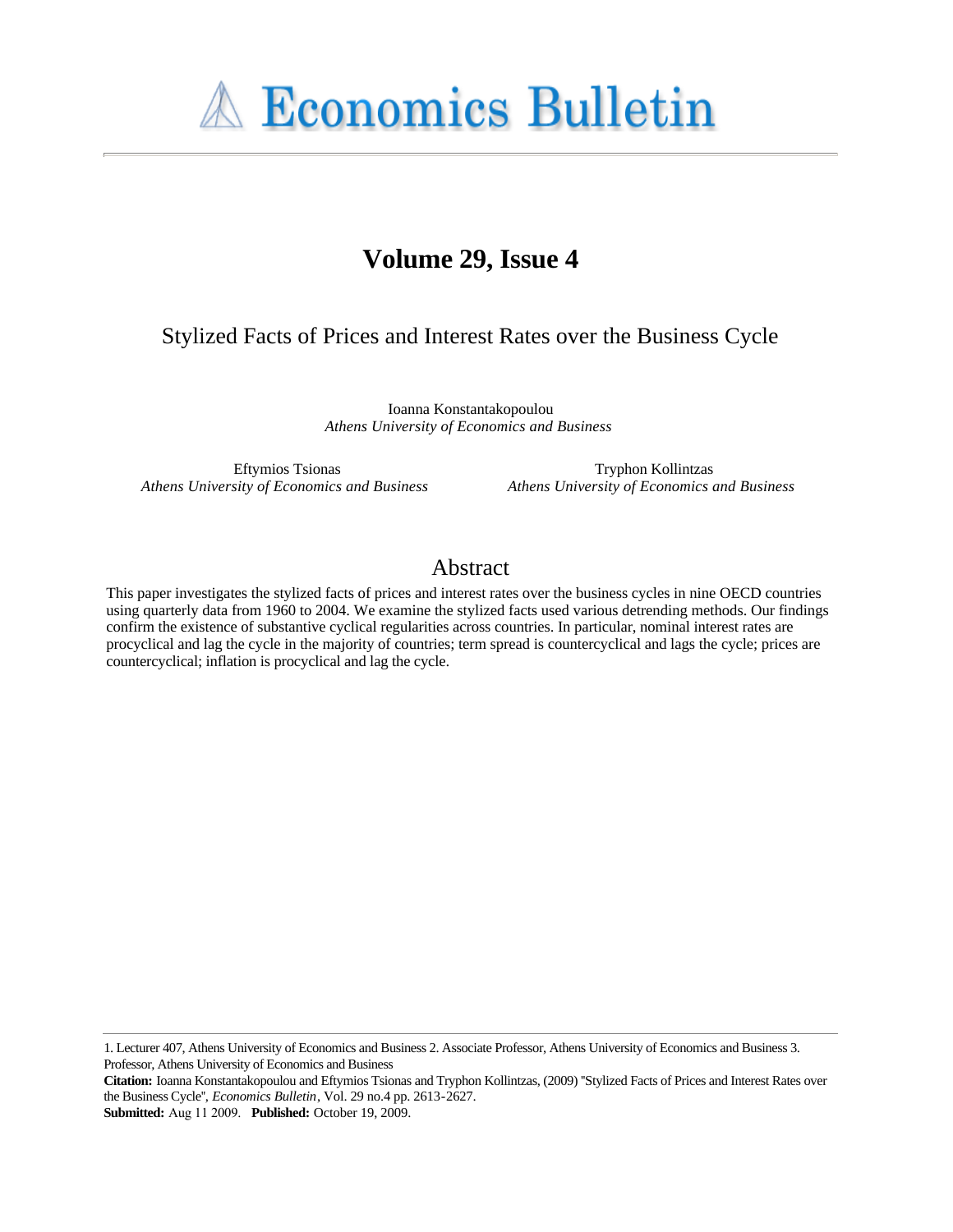## **1. Introduction**

In this paper, we will attempt to document the stylized facts of prices and interest rates over the business cycles in 9 countries by using different detrending methods.

 Our analysis of the cyclical behaviour of the variables we are interested in will be based on the quarterly data collected in nine countries since the beginning of the '60s till almost the end of 2004. In order to investigate the stationarity properties of each time series examined here, it is essential to test the existence of unit roots in the time series. The statistical tool we are using is the cross correlation between the detrended components of these variables.

 The remainder of this paper is organized as follows. Subsection 2 describes the procedures for isolating cyclical fluctuations. Subsection 3 documents and identifies the major stylized facts in the selected sample of countries. Subsection 4 contains the main results of the section.

#### **2. Measuring Business Cycles**

In our work, initially, we adopt a definition according to which business cycles are considered to be "deviation" cycles (Lucas 1977), fluctuations around a trend. The calculation of this trend, for each time series observed, is deemed necessary for the extraction of the cyclical component.

 Another definition we adopt, which is associated with the National Bureau of Economic Research (NBER) and Burns and Mitchell (1946) is known as "classical" business cycles. This approach defines the "classical" business cycles in terms of the turning points in the levels of the original series. The above mentioned authors define the business cycle components as fluctuations lasting for no less than 6 quarters and no more than 32 quarters. $<sup>1</sup>$ </sup>

# **2.1 Detrending Methods**

The Nature of the Trend

1

The type of trend has serious implications for business cycle theory because it determines the propagation of shocks. Nelson and Plosser (1982) consider that a trend can be deterministic or stochastic. If the trend is deterministic, linear detrending by regression is a highly recommended method.<sup>2</sup> Linear detrending cannot be used if a trend is stochastic. Then the first differencing of the time series of the variables is appropriate.

 Apart from the above mentioned detrending methods, we also apply the following alternative methods:

 a) The Hodrick-Prescott decomposition. Another popular method of decomposing a series into a trend and a stationary component was developed by Hodrick and Prescott. The "penalty parameter" was set by Hodrick and Prescott (1997) as equal to

<sup>&</sup>lt;sup>1</sup> The business cycle component can be regarded as those movements in the series with periodicities within a certain range of business cycle durations.

 $2$  The calculated residuals are the detrended data.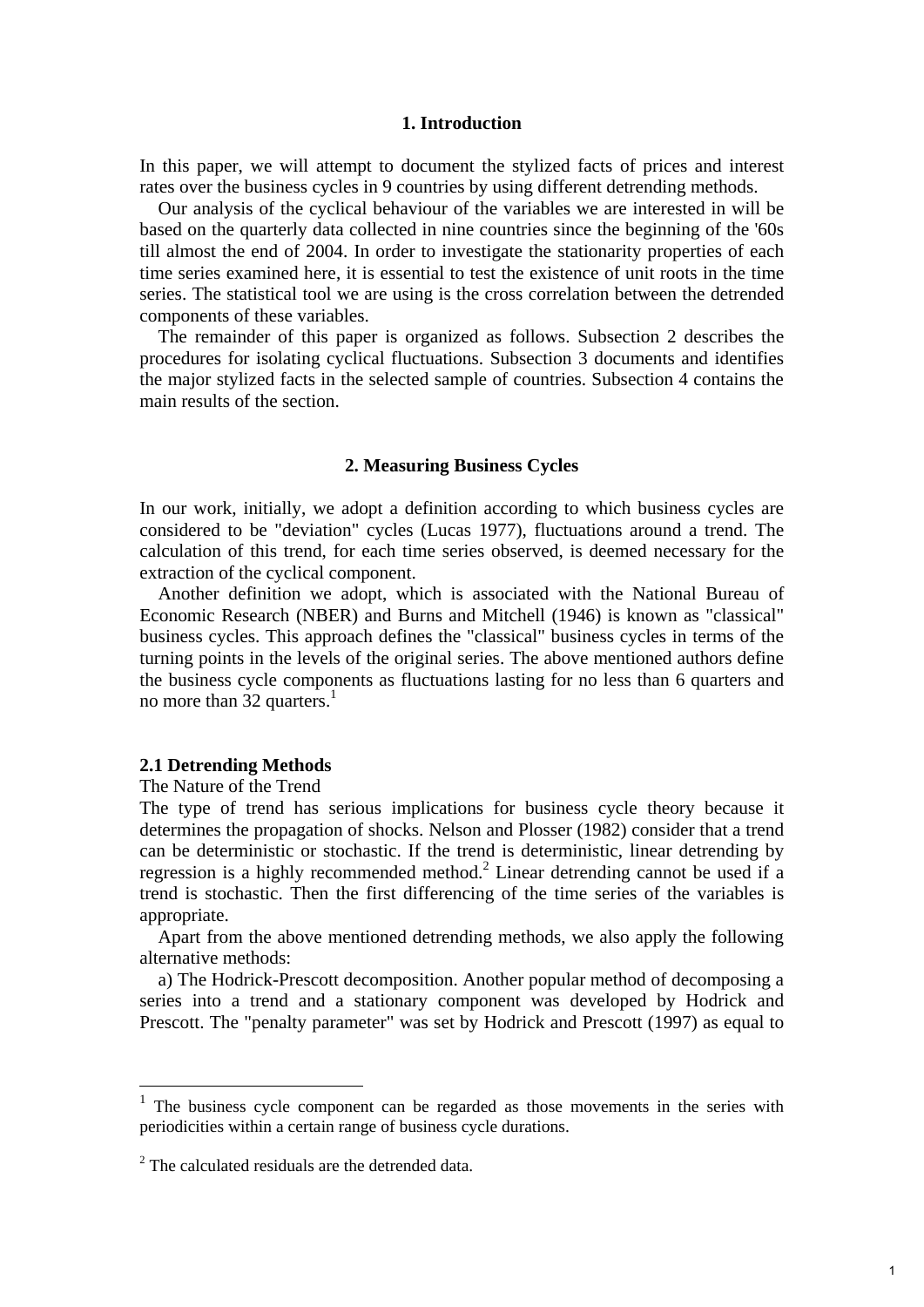1600 for the U.S. quarterly data. Kydland and Prescott (1990) proposed the same value choice for quarterly data as a "reasonable" choice.<sup>3</sup>

Here we are adopting this value, as used by the majority of recent studies.

 b) The Beveridge and Nelson Decomposition (1981) provides an especially useful straightforward method to decompose any ARIMA (p, 1, q) process into a temporary (cyclical) and a permanent component. In our study, the Beveridge-Nelson decomposition is derived by applying a methodology suggested by Cuddington and Winters (1987).

c) The Baxter-King Filter.

 Another method to exact the business cycle component of macroeconomic time series is to apply the Baxter-King Filter. In our analysis, we adopt the approximation of Baxter and King (1999) and set the length of the moving average to 12 quarters.

#### **2.2 Testing for Integration**

We should not ignore that the first thing to do before the investigation of stylized facts is to examine the stationarity characteristics of each time series. There are several tests to examine whether the underlying processes contain a unit root. In our study, we initially use the augmented Dickey-Fuller (ADF) test (Dickey and Fuller, 1979). Table III represents the results of the ADF test for all the time series of the countries examined. ADF test results suggest that all series are stationary in their first differences.

# **3. Stylized Facts**

### **3.1 Nominal Interest Rates and Real Output**

The analysis of cross-correlations between nominal interest rates and real output yields interesting results. More specifically, Table I shows that: a) there is a contemporaneous positive correlation between real output and nominal interest rates (short and long term) in all countries, except for the UK economy, using all the methods of detrending; b) there is a closer correlation between short-term nominal interest rates and real output than between long-term interest rates and real output, in the cases of the U.S.<sup>4</sup>, Australia, Canada, Germany, Spain and Switzerland.

 The timing patterns of nominal interest rates in the above mentioned group of countries indicate that nominal interest rates are lagging variables. This result holds across all the methods of detrending. Except for the GB Yield in the case of Germany and the GB 10Yield in the case of the U.S. which displays the opposite behavior. Stock and Watson (1999a) also found evidence that GB 10Yield leads the American business cycle. As far as the UK is concerned, it is important to note the following: a) the long-run interest rate is negatively correlated with real output, while the correlation of the short-term interest rate with real output is marginally negative; b) the nominal interest rates are lagging variables; these cyclical patterns of variables are observed across all the detrending methods we apply here except for the first-

<sup>&</sup>lt;sup>3</sup> In the sense that the implied cyclical component largely agrees with "conventional wisdom" about the U.S. business cycle.

<sup>&</sup>lt;sup>4</sup> Cooley and Hansen (1995) were led to the same finding and used HP-detrended data for their analysis.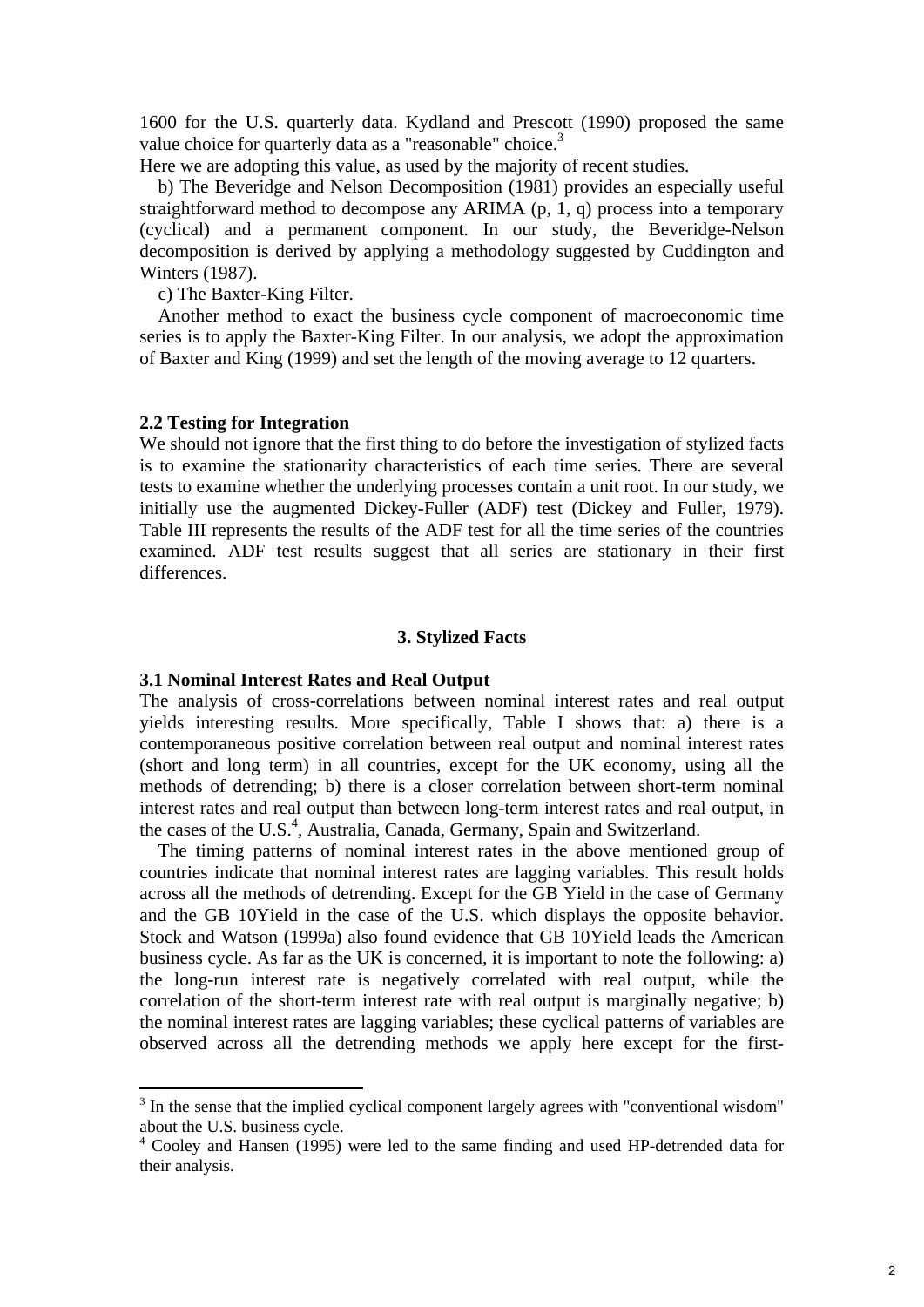differencing method. In Norway, we observe that, there is a contemporaneous marginal negative correlation between long-run interest rate and real output (-0.068), the sign of the relationship is reversed in the case of the short-run interest rate (0.103) using the HP filter, in both these cases. The cyclical patterns for the HP-detrended variables indicate that long-term interest rate tends to be lagging while, for the shortrun interest rate, it is not possible to reach safe conclusions. Finally, in the case of Japan, the direction in which the nominal interest rate moves, in relation to real output, changes according to the detrending method used. The cyclical pattern of the nominal interest rate indicates that the interest rate tends to be a lagging variable.

# **3.2 Term Spread and Real Output**

What is the direction of the relation between term spread<sup>5</sup> and real output? As term spread of the interest rate we define the difference between long and short run interest rates. Most studies use as a measure of the long run interest rate the long (10year) government bond rate, while as a short run interest rate the Federal funds rate, which is an overnight rate, or the 3-Month Treasury Bill Rate. In our analysis, we use the latter measure for the short run interest rates; thus, the term spread equals the long government bond rate minus the 3-month government bond rate, except for USA, where we use both.

 The cross-correlations between term spread and real output reported in table I indicates that: a) Using the different detrending methods, except for the BN method which is used in the case of the U.S., the contemporaneous correlation coefficient is negative for all the countries, that is term spread is countercyclical. b) The timing pattern shows clearly that the term spread is a lagging variable in the majority of countries, with the exception of Spain, where we cannot reach safe results, and of Switzerland, where the spread tends to be lagging. The above findings are also confirmed in the U.S. using both measures of term spread.

 Moreover, confirming the Stock and Watson (1998) findings for the term spread 1, in the same country, we find that the contemporaneous correlation coefficient is - 0.505, while the correspondent coefficient of Stock and Watson is -0.52.

### **3.3 Prices and Real Output**

1

In Table II, using the Consumer Price Index (CPI) and GDP Deflator as measures for prices, we observe that there is a negative correlation between prices and real output at both leads and lags for the majority of countries. This is so regardless of the method of detrending we choose for the evaluation of the examined stylized fact, which means that prices are countercyclical.

 Differentiated behavior is seen in the case of Germany using all detrending mathods, whereas in the case of Japan and Canada there is a positive correlation when linear detrending is used. Consistent with the countercyclical behavior of prices are also Weeb (2003), Agresti and Mojon (2001), Stock and Watson (1999a), Cooley and Hansen (1995), Chadha and Prasad (1994), Fiorito and Kollintzas (1994), Backus and Kehoe (1992), Blackburn and Ravn (1992), Smith (1992), Cooley and Ohanian (1991), and Kydland and Prescott (1990). The results of countrecyclical are consistent

 $5$  The term spread is a "leading indicator" variable which is included, together with many other variables, in the composite Index of Leading Economic Indicators.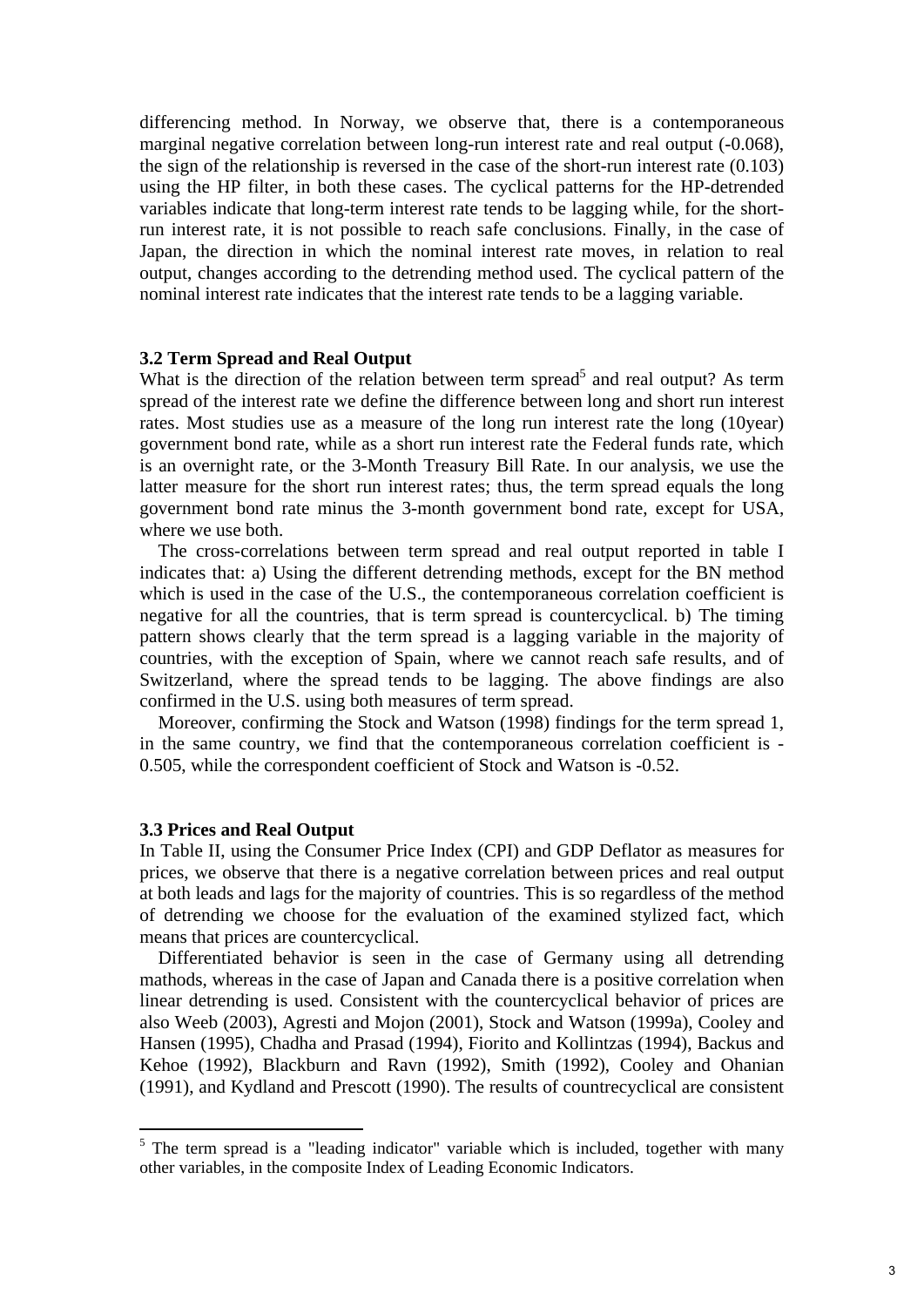with the behavior of prices noted above. Observation of the cyclical timing of prices shows that prices are leading variables. In some countries this result depends upon the detrending method choosen, thus in the cases of Japan and Canada prices tend to be procyclical when linear detrending is used, while in Germany prices are lagging when HP and BK detrended data are used.

 Kydland and Prescott (1990), relied on the countercyclicality of prices, in order to prove that supply shocks (not demand shocks) must be responsible for business cycle fluctuations. On the other hand, Chadha and Prasad (1994) note of that the correlation between inflation and output rather than price and output should be used as a "criterion" for determining the different types of shocks (demand or supply) that are responsible for cyclical fluctuations. However, Lucas (1977) considered that prices are procyclical variables, leading to the monetary misperceptions model, and Zarnowitz (1992) found strong evidence of procyclical prices in the first 150 years of the U.S. history.

We also observe that: a) the negative correlation between real GDP and prices is smaller when extracting the influence of oil prices on these variables [by using a dummy variable (see table 5b)], b) the negative correlation between real GDP and prices is stronger when we use the GDP Deflator as a measure of prices than when we use the CPI. This deviation is in relation to the nature of these two measures.

#### **3.4 Inflation and Real Output**

Table II shows that there is a contemporaneous positive correlation between real output and inflation in most of the examined countries, that is inflation is a procyclical variable. The countries which behave differently are the UK, when we use (GDP Deflator) as measure of inflation, Japan, when we use the same measure and finally Spain and Norway, when we use both measures of inflation. The only detrending method where procyclicality of inflation is not confirmed is the BN procedure, where inflation tends to be countrercyclical.

 Table II provided evidence supporting that inflation lags real output in the U.S. economy, irrespectively of the data filtering methods and the measures of inflation used. Many studies have been carried out for the same economy as regards the features of business cycles allowing us to make comparisons with our study.

 Thus, a remarkable similarity with the work of Cooley and Hansen (1995) is observed although their sample does not concern the same period of time. In their work, the contemporaneous correlation coefficient between (CPI) and real output is 0.34 while in ours it is 0.36. It should be noted, that HP-filtered data were used in both works. Moreover, in their study, the cyclical timing pattern shows that inflation is a lagging variable. Stock and Watson (1999a), in a thoroughly empirical work for the U.S. economy, found out evidence confirming that inflation is strongly procyclical and lags the business cycle. Finally, the procyclical behavior of inflation during the postwar period in the G7 economies was supported by Chadha and Prasad (1994).

 The patterns of lead/ lag correlations for the remaining countries show evidence that tends to support that inflation lags the business cycle, in most methods of detrending. Germany is an exception as the timing patterns, for the various detrending methods used cannot be easily interpreted.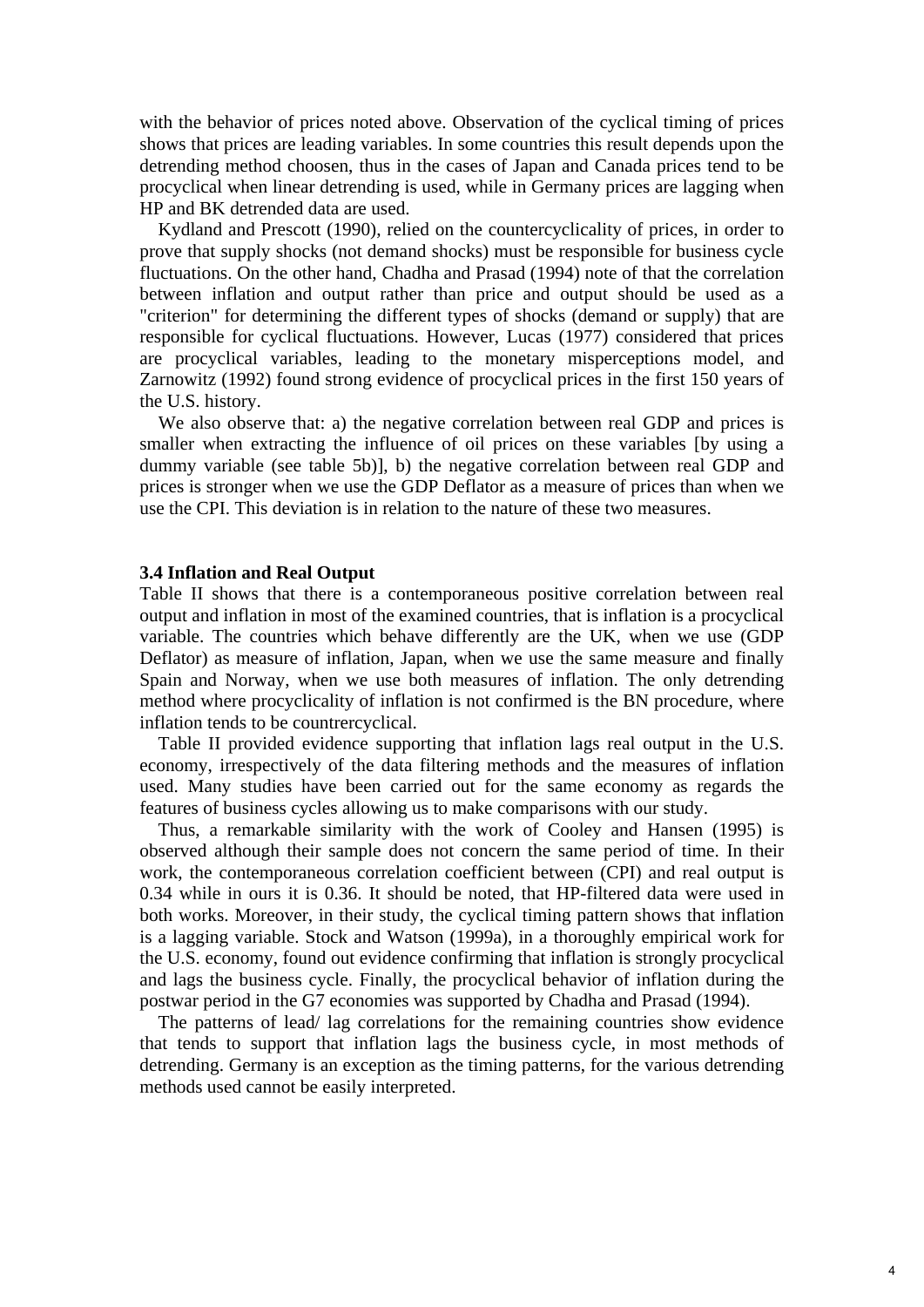# **4. Summary of the Findings**

The purpose of this section has been to study the cyclical properties of a large number of macroeconomic time series for a group of 9 countries, using different detrending methods. We have provided a thorough presentation of the cross-correlation patterns between real output and prices, between real output and interest rates and between real output and inflation. We have highlighted similarities and differences between our results and existing studies on business cycle fluctuations in selected countries.

The main findings of this section can be summarized as follows:

 The contemporaneous correlations between nominal interest rates and real output are positive in all countries, except for the UK. These correlations become stronger when short-term rather than long-term nominal interest rates are used. The nominal interest rates are lagging variables for almost all the countries in our sample.

 Term spread is a countercyclical and lagging variable in the majority of countries. By comparing our findings for the U.S. economy with those of Stock and Watson (1999a), we find out that they are almost identical.

 There is a negative correlation between prices and real output in both leads and lags for the majority of countries, regardless of the method of detrending we choose for the evaluation of the examined stylized facts. The negative correlation between real GDP and prices is stronger when the GDP Deflator rather than the CPI is used as a measure of prices. Moreover, the timing patterns of prices provide evidence that prices are leading variables.

 There is a contemporaneous positive correlation between real output and inflation in most of the examined countries. The patterns of lead/ lag correlations show evidence of tendency for inflation to lag the business cycle, in most methods of detrending.

#### **References**

- [1] Agresti, A-M., and B. Mojon (2001) "Some Stylized Facts on the Euro Area Business Cycle" ECB working Paper number 95, 1-44.
- [2] Backus, D.K., and P.J. Kehoe (1992) "International evidence on the historical properties on business cycles" *American Economic Review* **82**, 4, 864-888.
- [3] Baxter, M., and R.G. (1999) "Measuring Business Cycles: Approximate Bandpass Filters for Economic Time Series" *Review of Economic and Statistics* **81**, 4, 575-593.
- [4] Beneti, L. (2001) "Band-Pass Filtering Cointegration and Business Cycle Analysis" Bank of England, working paper number 142, 1-50.
- [5] Beveridge, S., and C. Nelson (1981) "A New Approach to the Decomposition of Economic Time Series into Permanent and Transitory Components with Particular Attention to the Measurement of Business Cycle" *Journal of Monetary Economics* **7**, 151-174.
- [6] Blackburn, K., and M. Ravn (1992) "Business Cycles in the United Kingdom: Facts and Frictions" *Economica* **59**, 382-401.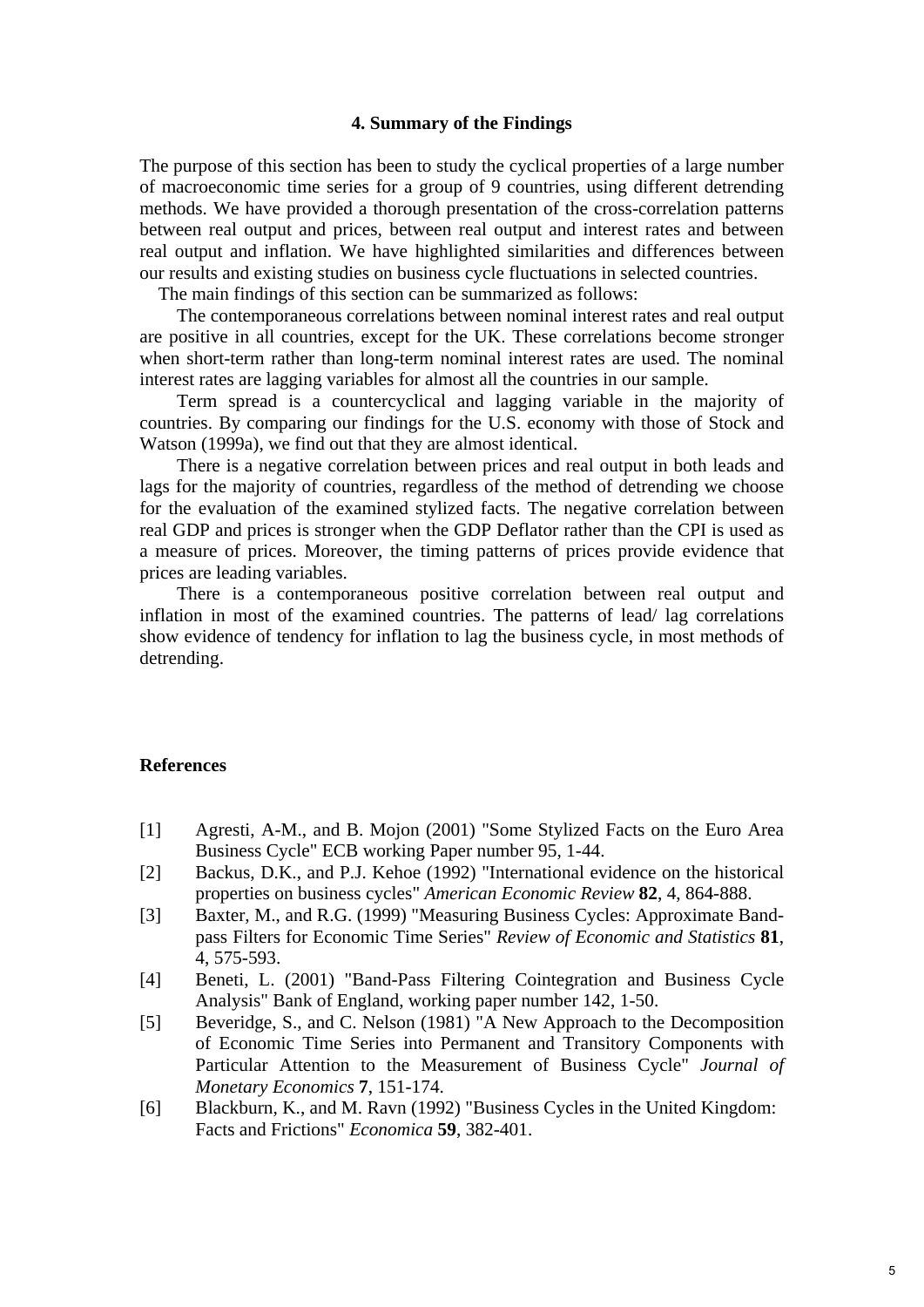- [7] Burns, A.F., and W.C. Mitchell (1946) *Measuring Business Cycles*, New York: National Bureau of Economic Research.
- [8] Chadha, B., and E. Prasad (1994) "Are Prices Countercyclical? Evidence from the G7" *Journal of Monetary Economics* **34**, 239-257.
- [9] Christiano, L., and T. Fitzgeral (1999) "The Band-Pass Filter" NBER working paper number 7257.
- [10] Cogley, T., and J.M. Nason (1995) "Effects of the Hodrick-Prescott Filter on Trend and Difference Stationary Time Series: Implications for Business Cycles Research" *Journal of Economic Dynamics and Control* **19**, 253-278.
- [11] Cooley, T.F., and G.D. Hansen (1995) "Money and the Business Cycle" in Frontiers of Business Cycle Research by T. F. Cooley, Princeton University Press, 175-216.
- [12] Cooley, T.F., and Ohanian (1991) "The Cyclical Behavior of Prices" *Journal of Monetary Economics* **28**, 25-60.
- [13] Cuddington, J.T., and L.A. Winters (1987) "The Beveridge-Nelson Decomposition of Economic Time-Series. A Quick Computational Methods" *Journal of Monetary Economics* **19**, 125-127.
- [14] Danthine, J.P., and M. Girardin (1989) "Business Cycles in Switzerland. A Comparative Study" *European Economic Review* **33**, 31-50.
- [15] Dickey, D.A., and W.A. Fuller (1979) "Distribution of the Estimates for Autoregressive Time Series With a Unit Root" *Journal of the American Statistical Association* **74**, 427-431.
- [16] Favero, C.A. (2001) *Applied Macroeconometrics*, Oxford University Press.
- [17] Fiorito, R., and T. Kollintzas (1994) "Stylized Facts of Business Cycles in the G7 from a Real Business Cycle Perspective" *European Economic Review* **38**, 235-269.
- [18] Harvey, A.C., and A. Jaeger (1993) "Detrending Stylized Facts and the Business Cycle" *Journal of Applied Econometrics* **8**, 231-247.
- [19] Hodrick, R.J., and E.C. Prescott (1997) "Postwar U.S. Business Cycles: An Empirical Investigation" *Journal of Money, Credit, and Banking* **29**, 1-16.
- [20] Kydland, F.E., and E.C. Prescott (1990) "Business Cycles: Real Facts and a Monetary Myth" Federal Reserve Bank of Minneapolis Quarterly Review **14**, 3-18.
- [21] Lucas Jr, R.E. (1977) "Understanding Business Cycles" in Karl Brunner and Alan Meltzer, eds. Stabilization of the Domestic and International Economy **5**, 7-29, Amsterdam: North Holland.
- [22] Massmann, M., and J. Mitchell (2004) "Reconsidering the Evidence: Are Euro Area Business Cycles Converging?" *Journal of Business Cycle Measurement and Analysis* **1**, 3, 275-307.
- [23] Nelson, C.R., and C.I. Plosser (1982) "Trends and Random Walks in Macroeconomics Time Series: Some Evidence and Implications" *Journal of Monetary Economics* **10**, 139-167.
- [24] Prescott, E.C. (1986) "Theory Ahead of Business Cycle Measurement" Federal Reserve Bank of Minneapolis Quarterly Review, (Fall), 9-22.
- [25] Smith, R.T. (1992) "The Cyclical Behavior of Prices" *Journal of Money, Credit and Banking* **24**, 413-430.
- [26] Stock, J.H., and M.W. Watson (1989) "New Indexes of Coincident and Leading Economic Indicators" in O.J. Blanchard and S. Fischer (eds.), NBER Macroeconomics Annual, 352-394.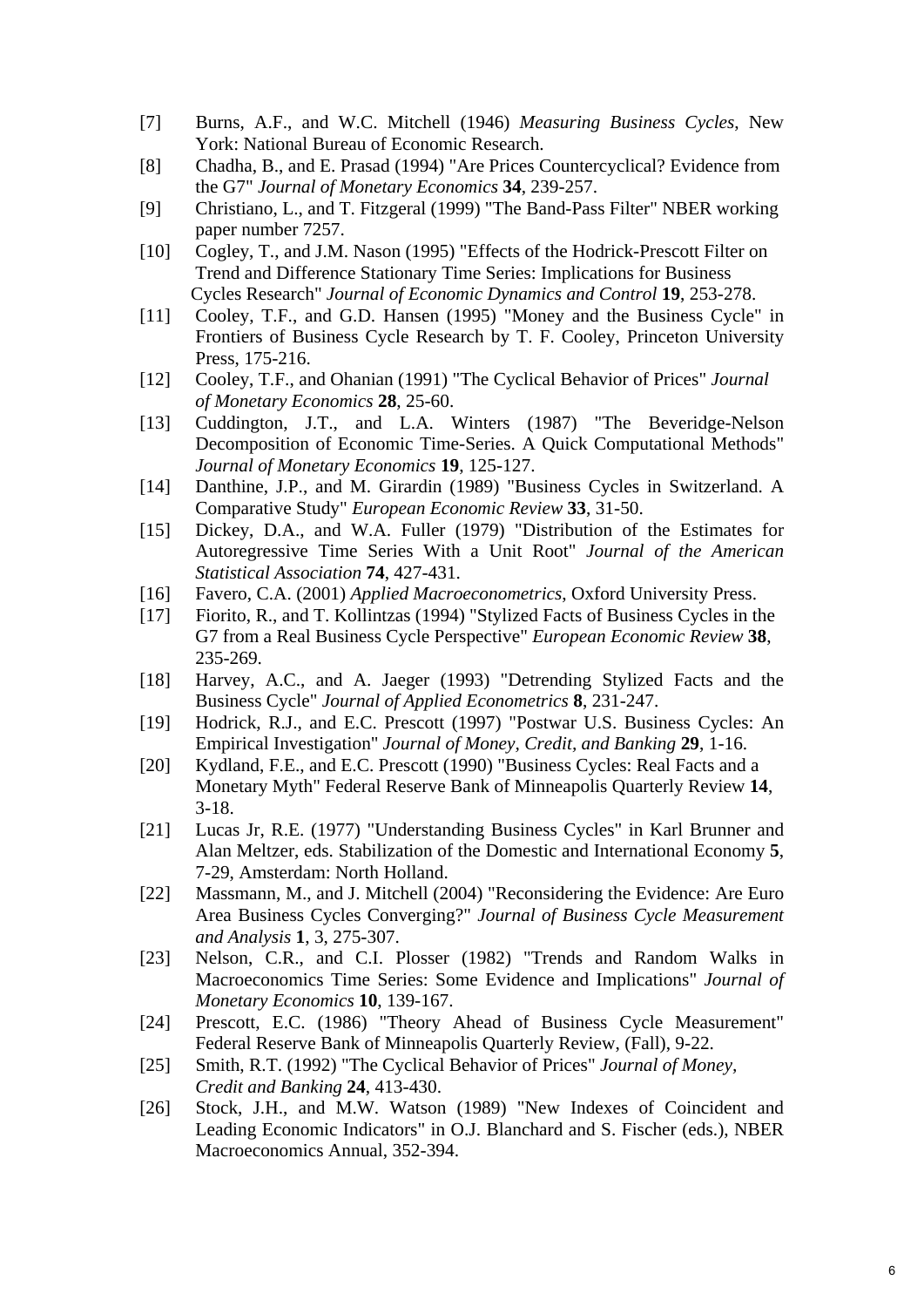- [27] Stock, J.H., and M.W. Watson (1998) "Business Cycle Fluctuations in U.S. Macroeconomic Time Series" NBER working paper number 6528.
- [28] Stock, J.H., and M.W. Watson (1999a) "Business Cycle Fluctuations in U.S. Macroeconomic Time Series" in J.B. Taylor and M Woodford (eds.), Handbook of Macroeconomics 1, 3-64.
- [29] Webb, R.H. (2003) "The Cyclical Behavior of Prices and Employee Compensation" Federal Reserve Bank of Richmond Economic Quarterly **89**, 1, 69-83.
- [30] Wynne, M., and J. Koo (2000) "Business Cycles under Monetary Union: A Comparison of the EU and US" *Economica* **67**, 347-374.
- [31] Zarnowitz, V. (1992) "Business Cycles: Theory, History, Indicators, and Forecasting" Studies in Business Cycles 27. Chicago: University of Chicago Press for the NBER.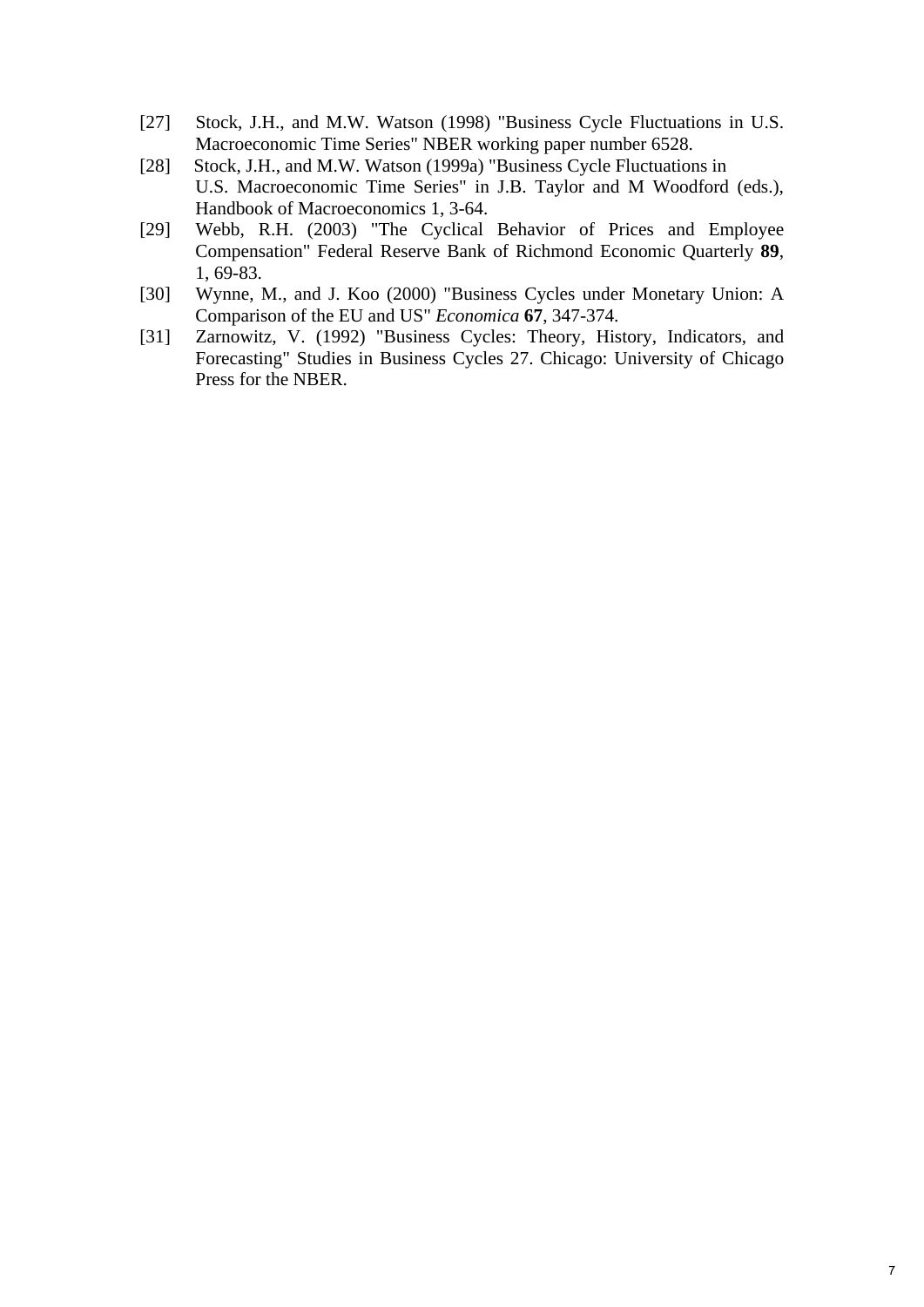|                           |                        |                                   |                      |                      |                      |                      |                      |                      | Table I: Cross-Correlation of Real GDP with: |                      |                      |                      |                      |                      |                      |                      |                       |                      |                      |
|---------------------------|------------------------|-----------------------------------|----------------------|----------------------|----------------------|----------------------|----------------------|----------------------|----------------------------------------------|----------------------|----------------------|----------------------|----------------------|----------------------|----------------------|----------------------|-----------------------|----------------------|----------------------|
| <b>Main Countries</b>     | <b>Variables</b>       |                                   | $x(-8)$              | $x(-7)$              | $x(-6)$              | $x(-5)$              | $x(-4)$              | $x(-3)$              | $x(-2)$                                      | $x(-1)$              | x                    | x(1)                 | x(2)                 | x(3)                 | x(4)                 | x(5)                 | x(6)                  | x(7)                 | x(8)                 |
|                           |                        | <b>HP</b>                         | $-0,307$             | $-0,385$             | $-0,461$             | $-0,479$             | $-0,419$             | $-0,310$             | $-0,137$                                     | $-0,332$             | 0,019                | 0,080                | 0,103                | 0,115                | 0,113                | 0,104                | 0,117                 | 0,122                | 0,153                |
| <b>United States vear</b> | GB yield 10            | ΒK<br>DS                          | $-0,305$<br>$-0,130$ | $-0,411$<br>$-0,050$ | $-0,491$<br>$-0,126$ | $-0,529$<br>$-0,233$ | $-0,509$<br>$-0,136$ | $-0,427$<br>$-0,143$ | $-0,292$<br>$-0,204$                         | $-0,131$<br>0,030    | 0,017<br>0,211       | 0,121<br>0,104       | 0,165<br>0,047       | 0,156<br>0,037       | 0,119<br>0,033       | 0,083<br>$-0,040$    | 0,074<br>0,035        | 0,097<br>$-0,042$    | 0,142<br>$-0,062$    |
|                           |                        | <b>TS</b>                         | $-0,034$             | $-0,028$             | $-0,017$             | 0,001                | 0,033                | 0,071                | 0,114                                        | 0,167                | 0,216                | 0,244                | 0,265                | 0,283                | 0,298                | 0,310                | 0,324                 | 0,335                | 0,348                |
|                           |                        | <b>BN</b>                         | 0,091                | $-0,189$             | 0,083                | $-0, 115$            | 0,187                | $-0,242$             | 0,188                                        | $-0,099$             | 0,341                | $-0,451$             | $-0, 117$            | 0,169                | 0,007                | 0,043                | $-0, 155$             | 0,105                | $-0, 117$            |
|                           |                        | HP                                | $-0,385$             | $-0,447$             | $-0,505$             | $-0,530$             | $-0,476$             | $-0,380$             | $-0,229$                                     | $-0,006$             | 0,190                | 0,261                | 0,278                | 0,274                | 0,254                | 0,224                | 0,195                 | 0,155                | 0,146                |
|                           | GB yield 3             | ΒK                                | $-0,393$             | $-0,497$             | $-0,569$             | $-0,590$             | $-0,541$             | $-0,416$             | $-0,229$                                     | $-0,014$             | 0,181                | 0,310                | 0,360                | 0,340                | 0,278                | 0,211                | 0,163                 | 0,143                | 0,143                |
|                           | year                   | DS<br>TS                          | $-0,141$<br>$-0,045$ | $-0,054$<br>$-0,035$ | $-0,121$<br>$-0,019$ | $-0,249$<br>0,006    | $-0,136$<br>0,047    | $-0,140$<br>0,096    | $-0,200$<br>0,151                            | 0,080<br>0,218       | 0,286<br>0,279       | 0,163<br>0,312       | 0,097<br>0,334       | 0,061<br>0,346       | 0,058<br>0,355       | 0,028<br>0,359       | 0,062<br>0,361        | $-0,051$<br>0,357    | $-0,070$<br>0,357    |
|                           |                        | <b>BN</b>                         | $-0,048$             | 0,008                | 0,116                | 0,124                | $-0,081$             | $-0, 152$            | 0,120                                        | 0,113                | 0,372                | $-0,434$             | 0,139                | $-0,148$             | 0,194                | $-0,239$             | 0,101                 | 0,014                | 0,063                |
|                           |                        | HP                                | $-0,519$             | $-0,578$             | $-0,599$             | $-0,581$             | $-0,484$             | $-0.336$             | $-0,144$                                     | 0,121                | 0,352                | 0,457                | 0,493                | 0,480                | 0,451                | 0,406                | 0,318                 | 0,224                | 0,169                |
|                           | <b>Treasury</b>        | BK                                | $-0,553$             | $-0,651$             | $-0,700$             | $-0,681$             | $-0,579$             | $-0.394$             | $-0,145$                                     | 0,125                | 0,366                | 0,529                | 0,600                | 0,587                | 0,517                | 0,422                | 0,327                 | 0,243                | 0,170                |
|                           | <b>Bill Rate</b>       | DS                                | $-0,160$             | $-0,157$             | $-0,148$             | $-0,260$             | $-0,158$             | $-0,108$             | $-0,193$                                     | 0,119                | 0,316                | 0,240                | 0,195                | 0,086                | 0,088                | 0,171                | 0,072                 | $-0,065$             | $-0,072$             |
|                           |                        | TS<br><b>BN</b>                   | $-0,088$<br>0,160    | $-0,075$<br>$-0,128$ | $-0,048$<br>0,149    | $-0,010$<br>$-0,244$ | 0,049<br>0,352       | 0,119<br>$-0,377$    | 0,194<br>0,312                               | 0,283<br>$-0,520$    | 0,361<br>0,752       | 0,407<br>$-0,296$    | 0,432<br>0,080       | 0,441<br>$-0,139$    | 0,442<br>0,083       | 0,437<br>$-0,012$    | 0,419<br>$-0,047$     | 0,393<br>0,028       | 0,372<br>0,057       |
|                           |                        | HP                                | $-0,523$             | $-0,579$             | $-0,602$             | $-0,588$             | $-0,507$             | $-0,368$             | $-0,183$                                     | 0,100                | 0,356                | 0,493                | 0,536                | 0,524                | 0,489                | 0,451                | 0,341                 | 0,220                | 0,148                |
|                           | Federal                | BK                                | $-0,563$             | $-0,657$             | $-0,707$             | $-0,694$             | $-0,602$             | $-0,435$             | $-0,177$                                     | 0,104                | 0,365                | 0,554                | 0,648                | 0,647                | 0,576                | 0,467                | 0,349                 | 0,239                | 0,144                |
|                           | funds Rate             | DS                                | $-0,147$             | $-0,143$             | $-0,145$             | $-0,233$             | $-0,183$             | $-0,125$             | $-0,274$                                     | 0,098                | 0,316                | 0,299                | 0,212                | 0,123                | 0,061                | 0,264                | 0,088                 | $-0,111$             | $-0,091$             |
|                           |                        | <b>TS</b>                         | $-0,095$             | $-0,081$             | $-0,055$             | $-0,016$             | 0,042                | 0,114                | 0,193                                        | 0,292                | 0,382                | 0,438                | 0,470                | 0,483                | 0,485                | 0,480                | 0,453                 | 0,418                | 0,393                |
|                           |                        | <b>BN</b><br>HP                   | 0,160<br>0,466       | $-0,124$<br>0,480    | 0,144<br>0,440       | $-0,242$<br>0,376    | 0,347<br>0,261       | $-0,369$<br>0,105    | 0,299<br>$-0,071$                            | $-0,512$<br>$-0,294$ | 0,743<br>$-0,485$    | $-0,278$<br>$-0,578$ | 0,049<br>$-0,610$    | $-0,121$<br>$-0,581$ | 0,069<br>$-0,541$    | 0,020<br>$-0,485$    | $-0,055$<br>$-0,348$  | 0,044<br>$-0,210$    | 0,072<br>$-0,104$    |
|                           | Term                   | BK                                | 0,504                | 0,544                | 0,539                | 0,477                | 0,350                | 0,162                | $-0,065$                                     | $-0,301$             | $-0,505$             | $-0,641$             | $-0,701$             | $-0.691$             | $-0,626$             | $-0,523$             | $-0,397$              | $-0,256$             | $-0,110$             |
|                           | Spread 1               | DS                                | 0,105                | 0,170                | 0,091                | 0,149                | 0,096                | 0,022                | 0,085                                        | $-0,135$             | $-0,246$             | $-0,236$             | $-0,224$             | $-0,084$             | $-0,090$             | $-0,268$             | $-0,068$              | 0,052                | 0,043                |
|                           |                        | TS                                | 0,138                | 0,119                | 0,079                | 0,026                | $-0,046$             | $-0,130$             | $-0,219$                                     | $-0,317$             | $-0,397$             | $-0,447$             | $-0,460$             | $-0,442$             | $-0,412$             | $-0,372$             | $-0,296$              | $-0,210$             | $-0,132$             |
|                           |                        | <b>BN</b><br>HP                   | 0,011                | 0,010                | 0,009                | 0,009                | 0,010                | 0,015                | 0,026                                        | 0,052                | 0,117                | 0,083                | 0,057                | 0,035                | 0,025                | 0,021                | 0,018                 | 0,017                | 0,016                |
|                           | Term                   | BK                                | 0,462<br>0,525       | 0,499<br>0,578       | 0,483<br>0,591       | 0,437<br>0,551       | 0,349<br>0,446       | 0,210<br>0,272       | 0,042<br>0,041                               | $-0,209$<br>$-0,215$ | $-0,440$<br>$-0,454$ | $-0,574$<br>$-0,629$ | $-0,616$<br>$-0,721$ | $-0,594$<br>$-0,726$ | $-0,550$<br>$-0,660$ | $-0,507$<br>$-0,543$ | $-0,362$<br>$-0,398$  | $-0,207$<br>$-0,243$ | $-0,097$<br>$-0,094$ |
|                           | Spread 2               | DS                                | 0,090                | 0,130                | 0,094                | 0,139                | 0,136                | 0,064                | 0,205                                        | $-0,098$             | $-0,250$             | $-0,294$             | $-0,223$             | $-0,126$             | $-0,048$             | $-0,333$             | $-0,083$              | 0,102                | 0,075                |
|                           |                        | TS                                | 0,160                | 0,152                | 0,115                | 0,060                | $-0,013$             | $-0,104$             | $-0,207$                                     | $-0,339$             | $-0,457$             | $-0,522$             | $-0,544$             | $-0,531$             | $-0,496$             | $-0,463$             | $-0,385$              | $-0,298$             | $-0,231$             |
|                           |                        | <b>BN</b>                         | 0,235                | 0,226                | 0,221                | 0,216                | 0,214                | 0,211                | 0,218                                        | 0,231                | 0,252                | 0,291                | 0,330                | 0,366                | 0,399                | 0,427                | 0,453                 | 0,479                | 0,500                |
| Australia                 | <b>Treasury</b>        | HP<br>BK                          | $-0,266$<br>$-0,323$ | $-0,320$<br>$-0,416$ | $-0,363$<br>$-0,497$ | $-0,375$<br>$-0,537$ | $-0,380$<br>$-0,503$ | $-0,307$<br>$-0,379$ | $-0,144$<br>$-0,180$                         | 0,020<br>0,052       | 0,186<br>0,262       | 0,294<br>0,411       | 0,357<br>0,485       | 0,379<br>0,498       | 0,367<br>0,469       | 0,321<br>0,410       | 0,255<br>0,321        | 0,205<br>0,197       | 0,102<br>0,043       |
|                           | <b>Bonds: 15</b>       | DS                                | $-0,060$             | $-0,039$             | $-0,079$             | $-0,033$             | $-0,163$             | $-0,182$             | $-0,010$                                     | $-0,005$             | 0,113                | 0,084                | 0,084                | 0,071                | 0,070                | 0,050                | $-0,018$              | 0,112                | 0,076                |
|                           | year                   | TS                                | $-0,048$             | $-0,025$             | 0,001                | 0,029                | 0,056                | 0,089                | 0,129                                        | 0,169                | 0,211                | 0,239                | 0,264                | 0,286                | 0,307                | 0,324                | 0,337                 | 0,352                | 0,362                |
|                           | Treasury               | <b>HP</b>                         | $-0,253$             | $-0,279$             | $-0,318$             | $-0,341$             | $-0,308$             | $-0,210$             | $-0,068$                                     | 0,110                | 0,280                | 0,402                | 0,515                | 0,528                | 0,450                | 0,356                | 0,249                 | 0,128                | $-0,029$             |
|                           | <b>Bonds: 2</b>        | BK                                | $-0,324$             | $-0,408$             | $-0,468$             | $-0,478$             | $-0,416$             | $-0,274$             | $-0,069$                                     | 0,165                | 0,381                | 0,539                | 0,623                | 0,629                | 0,568                | 0,449                | 0,280                 | 0,078                | $-0,133$             |
|                           | year                   | DS<br><b>TS</b>                   | $-0,072$<br>$-0,052$ | 0,011<br>$-0,026$    | $-0,046$<br>0,000    | $-0,128$<br>0,027    | $-0,135$<br>0,059    | $-0,094$<br>0,096    | $-0,070$<br>0,137                            | 0,033<br>0,181       | 0,108<br>0,225       | 0,032<br>0,254       | 0,206<br>0,283       | 0,184<br>0,302       | 0,045<br>0,315       | 0,043<br>0,325       | 0,046<br>0,332        | 0,082<br>0,335       | 0,003<br>0,333       |
|                           |                        | <b>HP</b>                         | $-0,250$             | $-0,268$             | $-0,339$             | $-0,305$             | $-0,199$             | $-0.087$             | 0,102                                        | 0,252                | 0,345                | 0,511                | 0,581                | 0,478                | 0,375                | 0,279                | 0,118                 | $-0.051$             | $-0,198$             |
|                           | <b>Treasury</b>        | BK                                | $-0,364$             | $-0,443$             | $-0,482$             | $-0,453$             | $-0,343$             | $-0,158$             | 0,075                                        | 0,315                | 0,521                | 0,657                | 0,704                | 0,659                | 0,533                | 0,348                | 0,133                 | $-0.081$             | $-0,261$             |
|                           | <b>Bill Rate</b>       | DS                                | $-0,044$             | 0,072                | $-0,159$             | $-0,106$             | $-0,007$             | $-0,108$             | 0,067                                        | 0,092                | $-0.088$             | 0,159                | 0,261                | 0,015                | 0,008                | 0,116                | 0,018                 | $-0,030$             | $-0,003$             |
|                           |                        | TS<br><b>HP</b>                   | $-0,185$             | $-0,183$<br>0,086    | $-0,190$             | $-0,183$             | $-0,167$             | $-0,149$             | $-0,119$<br>$-0,083$                         | $-0,095$             | $-0,083$             | $-0,026$<br>$-0,384$ | 0,021                | 0,035<br>$-0,513$    | 0,039<br>$-0,370$    | 0,047                | 0,044                 | 0,036                | 0,023<br>0,225       |
|                           | Term                   | $\overline{\mathsf{B}}$ K         | 0,112<br>0,194       | 0,230                | 0,100<br>0,231       | 0,127<br>0,189       | 0,048<br>0,108       | $-0,042$<br>$-0,005$ | $-0,138$                                     | $-0,200$<br>$-0,280$ | $-0,295$<br>$-0,417$ | $-0,528$             | $-0,519$<br>$-0,591$ | $-0,586$             | $-0,498$             | $-0,244$<br>$-0,329$ | $-0, 121$<br>$-0,102$ | 0,055<br>0,145       | 0,363                |
|                           | Spread                 | DS                                | 0,042                | $-0,070$             | $-0,021$             | 0,178                | 0,012                | $-0,085$             | 0,108                                        | $-0,061$             | $-0,034$             | 0,058                | -0,244               | $-0,222$             | 0,018                | $-0,007$             | $-0,100$              | 0,007                | 0,102                |
|                           |                        | <b>TS</b>                         | 0,087                | 0,059                | 0,039                | 0,024                | $-0,013$             | $-0,051$             | $-0,075$                                     | $-0,113$             | $-0,144$             | $-0, 161$            | $-0,187$             | $-0,179$             | $-0,148$             | $-0,121$             | $-0,092$              | $-0,037$             | 0,016                |
|                           |                        | <b>HP</b><br>BK                   | $-0,518$             | $-0,534$             | $-0,554$             | $-0,550$             | $-0,472$             | $-0,340$             | $-0,177$                                     | 0,017                | 0,213                | 0,330                | 0,362                | 0,337                | 0,288                | 0,239                | 0,194                 | 0,162                | 0,159                |
| Canada                    | GB yield><br>10 years  | DS                                | $-0,554$<br>$-0,094$ | $-0,595$<br>$-0,923$ | $-0,615$<br>$-0,092$ | $-0,599$<br>$-0,202$ | $-0,524$<br>$-0,136$ | $-0,377$<br>$-0,094$ | $-0,170$<br>$-0,082$                         | 0,062<br>0,013       | 0,268<br>0,170       | 0,404<br>0,225       | 0,446<br>0,170       | 0,404<br>0,074       | 0,311<br>0,042       | 0,211<br>0,038       | 0,139<br>0,025        | 0,109<br>$-0,009$    | 0,113<br>0,030       |
|                           |                        | <b>TS</b>                         | 0,364                | 0,390                | 0,417                | 0,448                | 0,486                | 0,526                | 0,569                                        | 0,614                | 0,657                | 0,681                | 0,697                | 0,707                | 0,717                | 0,725                | 0,732                 | 0,740                | 0,747                |
|                           |                        | <b>HP</b>                         | $-0,510$             | $-0,511$             | $-0,526$             | $-0,508$             | $-0,402$             | $-0,223$             | $-0,024$                                     | 0,194                | 0,398                | 0,502                | 0,506                | 0,459                | 0,366                | 0,275                | 0,184                 | 0,108                | 0,073                |
|                           | GB yield 3-5           | BK                                | $-0,574$             | $-0,610$             | $-0,619$             | $-0,580$             | $-0,465$             | $-0,268$             | $-0,009$                                     | $-0,261$             | 0,484                | 0,612                | 0,628                | 0,547                | 0,409                | 0,260                | 0,137                 | 0,057                | 0,017                |
|                           | years                  | DS<br><b>TS</b>                   | $-0,093$<br>0,330    | 0,001<br>0,360       | $-0,098$<br>0,389    | $-0,216$<br>0,424    | $-0,150$<br>0,468    | $-0,037$<br>0,516    | $-0,041$<br>0,565                            | 0,070<br>0,616       | 0,206<br>0,663       | 0,274<br>0,689       | 0,167<br>0,701       | 0,109<br>0,705       | 0,046<br>0,709       | 0,039<br>0,711       | 0,026<br>0,712        | $-0,028$<br>0,713    | $-0,014$<br>0,713    |
|                           |                        | HP                                | $-0,478$             | $-0,497$             | $-0,505$             | $-0,476$             | $-0,379$             | $-0,211$             | 0,014                                        | 0,257                | 0,468                | 0,586                | 0,581                | 0,521                | 0,436                | 0,328                | 0,208                 | 0,119                | 0,069                |
|                           | <b>Treasury</b>        | BK                                | $-0,556$             | $-0,593$             | $-0,604$             | $-0,559$             | $-0,433$             | $-0,220$             | 0,053                                        | 0,333                | 0,559                | 0,685                | 0,700                | 0,624                | 0,493                | 0,345                | 0,205                 | 0,090                | 0,006                |
|                           | <b>Bill Rate</b>       | DS                                | $-0,065$             | $-0,055$             | $-0,117$             | $-0,187$             | $-0,162$             | $-0,122$             | $-0,030$                                     | 0,125                | 0,235                | 0,365                | 0,212                | 0,089                | 0,123                | 0,092                | $-0,002$              | $-0,037$             | $-0,003$             |
|                           |                        | <b>TS</b><br>H <sub>P</sub>       | 0,298<br>0,320       | 0,329<br>0,336       | 0,361<br>0,330       | 0,399<br>0,283       | 0,446<br>0,197       | 0,497<br>0,050       | 0,554<br>$-0,149$                            | 0,612<br>$-0,352$    | 0,664<br>$-0,511$    | 0,693<br>$-0,593$    | 0,705<br>$-0,563$    | 0,707<br>$-0,495$    | 0,709<br>$-0,410$    | 0,706<br>$-0,293$    | 0,699<br>$-0,156$     | 0,692<br>$-0,054$    | 0,687<br>0,015       |
|                           | Term                   | BK                                | 0,355                | 0,364                | 0,349                | 0,281                | 0,139                | $-0,072$             | $-0,325$                                     | $-0,540$             | $-0,695$             | $-0,750$             | $-0,706$             | $-0,585$             | $-0,420$             | $-0,241$             | $-0,072$              | 0,072                | 0,183                |
|                           | Spread                 | DS                                | 0,029                | 0,065                | 0,095                | 0,096                | 0,112                | 0,096                | $-0,018$                                     | $-0,150$             | $-0,181$             | $-0,308$             | $-0,152$             | $-0,058$             | $-0,125$             | $-0,092$             | 0,018                 | 0,032                | 0,025                |
|                           |                        | <b>TS</b>                         | $-0,013$             | $-0,037$             | $-0,071$             | $-0,118$             | $-0,171$             | $-0,228$             | $-0,289$                                     | $-0,352$             | $-0,404$             | $-0,432$             | $-0,433$             | $-0,421$             | $-0,412$             | $-0,393$             | $-0,370$              | $-0,343$             | $-0,321$             |
| <b>United</b>             | GB yield:<br>long-term | HP<br>BK                          | $-0,247$<br>$-0,142$ | $-0,337$<br>$-0,309$ | $-0,478$<br>$-0,471$ | $-0,573$<br>$-0,601$ | $-0,600$<br>$-0,668$ | $-0,540$<br>$-0,656$ | $-0,459$<br>$-0,564$                         | $-0,326$<br>$-0,416$ | $-0,219$<br>$-0,246$ | $-0,053$<br>$-0,086$ | 0,085<br>0,049       | 0,171<br>0,162       | 0,216<br>0,264       | 0,327<br>0,364       | 0,427<br>0,460        | 0,462<br>0,540       | 0,462<br>0,586       |
| Kingdom                   |                        | DS                                | $-0,179$             | 0,001                | $-0,134$             | $-0,184$             | $-0,216$             | $-0,112$             | $-0,134$                                     | $-0,009$             | $-0,140$             | 0,013                | 0,053                | 0,041                | $-0,124$             | 0,012                | 0,102                 | 0,060                | $-0,070$             |
|                           |                        | <b>TS</b>                         | $-0,726$             | $-0,738$             | $-0,750$             | $-0,759$             | $-0,760$             | $-0,752$             | $-0,735$                                     | $-0,713$             | $-0,691$             | $-0,636$             | $-0,583$             | $-0,531$             | $-0,480$             | $-0,427$             | $-0,374$              | $-0,327$             | $-0,283$             |
|                           |                        | HP                                | $-0,445$             | $-0,482$             | $-0,503$             | $-0,529$             | $-0,481$             | $-0,324$             | $-0,169$                                     | $-0,069$             | $-0,012$             | 0,126                | 0,257                | 0,268                | 0,219                | 0,277                | 0,358                 | 0,352                | 0,329                |
|                           | GB yield:              | ΒK                                | $-0,321$             | $-0,440$             | $-0,524$             | $-0,554$             | $-0,517$             | $-0,416$             | $-0,267$                                     | $-0,171$             | 0,051                | 0,163                | 0,230                | 0,267                | 0,294                | 0,331                | 0,381                 | 0,432                | 0,460                |
|                           | short-term             | DS<br>$\overline{\mathsf{TS}}$    | $-0,217$<br>$-0,756$ | $-0,095$<br>$-0,773$ | $-0,033$<br>$-0,785$ | $-0,169$<br>$-0,798$ | $-0,216$<br>$-0,805$ | $-0,063$<br>$-0,799$ | 0,051<br>$-0,787$                            | 0,021<br>$-0,776$    | $-0,148$<br>$-0,767$ | $-0,018$<br>$-0,727$ | 0,153<br>$-0,687$    | 0,066<br>$-0,655$    | $-0,181$<br>$-0,625$ | $-0,048$<br>$-0,583$ | 0,117<br>$-0,537$     | 0,015<br>$-0,499$    | $-0,104$<br>$-0,460$ |
|                           |                        | HP                                | $-0,424$             | $-0,524$             | $-0,537$             | $-0,567$             | $-0,546$             | $-0,431$             | $-0,236$                                     | $-0,104$             | $-0,017$             | 0,120                | 0,297                | 0,349                | 0,333                | 0,367                | 0,456                 | 0,452                | 0,418                |
|                           | <b>Treasury</b>        | ΒK                                | $-0,330$             | $-0,466$             | $-0,566$             | $-0,608$             | $-0,583$             | $-0,490$             | $-0,343$                                     | $-0,166$             | 0,012                | 0,162                | 0,274                | 0,351                | 0,404                | 0,447                | 0,489                 | 0,525                | 0,539                |
|                           | <b>Bill Rate</b>       | DS                                | $-0,192$             | $-0,224$             | $-0,013$             | $-0,151$             | $-0,220$             | $-0,205$             | 0,082                                        | 0,048                | $-0, 113$            | $-0,093$             | 0,213                | 0,113                | $-0,098$             | $-0,097$             | 0,168                 | 0,059                | $-0,083$             |
|                           |                        | <b>TS</b><br>HP                   | $-0,661$             | $-0,686$             | $-0,698$             | $-0,711$             | $-0,717$             | $-0,713$             | $-0,697$                                     | $-0,685$             | $-0,674$             | $-0,637$             | $-0,596$             | $-0,566$             | $-0,541$             | $-0,509$             | $-0,473$              | $-0,445$             | $-0,421$             |
|                           | Term                   | ΒK                                | 0,379<br>0,327       | 0,445<br>0,385       | 0,361<br>0,397       | 0,331<br>0,359       | 0,281<br>0,278       | 0,173<br>0,166       | $-0,025$<br>0,040                            | $-0,103$<br>$-0,085$ | $-0,139$<br>$-0,193$ | $-0,198$<br>$-0,273$ | $-0,331$<br>$-0,322$ | $-0,334$<br>$-0,340$ | $-0,281$<br>$-0,335$ | $-0,245$<br>$-0,320$ | $-0,290$<br>$-0,306$  | $-0,259$<br>$-0,295$ | $-0,219$<br>$-0,279$ |
|                           | Spread                 | DS                                | 0,099                | 0,278                | $-0,085$             | 0,045                | 0,113                | 0,173                | $-0,208$                                     | $-0,067$             | 0,036                | 0,127                | $-0,229$             | $-0,108$             | 0,030                | 0,130                | $-0,134$              | $-0,027$             | 0,052                |
|                           |                        | $\overline{\mathsf{r}}\mathsf{s}$ | 0,171                | 0,181                | 0,178                | 0,188                | 0,203                |                      | $0,213$ 0,212                                | 0,225                | 0,238                | 0,255                | 0,262                | 0,281                | 0,307                | 0,327                | 0,340                 | 0,358                | 0,377                |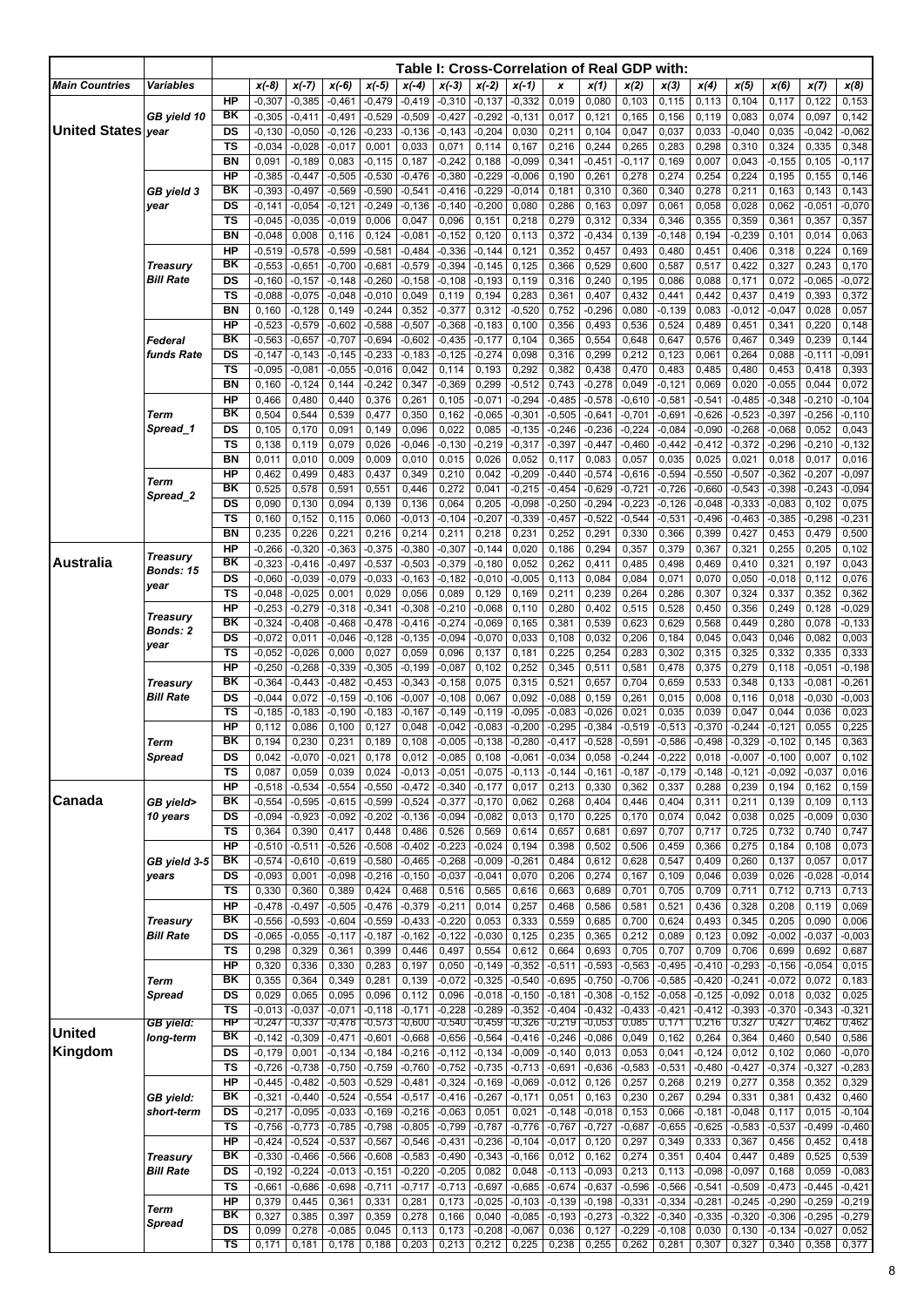|                                     |                                     |                              |                      |                      |                      |                   |                   |                      |                      |                      | Table I: Cross-Correlation of Real GDP with: |                      |                      |                   |                      |                      |                   |                      |                      |
|-------------------------------------|-------------------------------------|------------------------------|----------------------|----------------------|----------------------|-------------------|-------------------|----------------------|----------------------|----------------------|----------------------------------------------|----------------------|----------------------|-------------------|----------------------|----------------------|-------------------|----------------------|----------------------|
| <b>Main Countries</b>               | <b>Variables</b>                    |                              | $x(-8)$              | $x(-7)$              | $x(-6)$              | $x(-5)$           | $x(-4)$           | $x(-3)$              | $x(-2)$              | $x(-1)$              | x                                            | x(1)                 | x(2)                 | x(3)              | x(4)                 | x(5)                 | x(6)              | x(7)                 | x(8)                 |
| Japan                               |                                     | HP                           | $-0,042$             | $-0,036$             | $-0,051$             | $-0,068$          | $-0,051$          | $-0,033$             | $-0,039$             | $-0,044$             | $-0,003$                                     | 0,036                | 0,052                | 0,048             | 0,088                | 0,114                | 0,116             | 0,073                | 0,084                |
|                                     | <b>GB</b> yield                     | BK                           | $-0,066$             | $-0,079$             | $-0,104$             | $-0,129$          | $-0,145$          | $-0,144$             | $-0,123$             | $-0,081$             | $-0,023$                                     | 0,045                | 0,118                | 0,188             | 0,246                | 0,284                | 0,297             | 0,282                | 0,244                |
|                                     |                                     | DS                           | 0,012                | 0,028                | 0,006                | $-0,036$          | 0,001             | 0,037                | 0,010                | $-0,044$             | 0,006                                        | 0,039                | 0,034                | $-0,044$          | 0,026                | 0,039                | 0,068             | $-0,055$             | 0,029                |
|                                     |                                     | <b>TS</b>                    | 0,347                | 0,371                | 0,399                | 0,428             | 0,445             | 0,482                | 0,522                | 0,555                | 0,573                                        | 0,570                | 0,560                | 0,543             | 0,536                | 0,525                | 0,507             | 0,476                | 0,457                |
|                                     |                                     | HP                           | $-0,050$             | $-0,031$             | 0,010                | 0,082             | 0,178             | 0,239                | 0,304                | 0,331                | 0,374                                        | 0,348                | 0,288                | 0,257             | 0,189                | 0,133                | 0,121             | 0,089                | 0,040                |
| <b>Treasury</b><br><b>Bill Rate</b> |                                     | BK                           | $-0,117$             | $-0,042$             | 0,044                | 0,143             | 0,253             | 0,366                | 0,466                | 0,532                | 0,551                                        | 0,513                | 0,440                | 0,351             | 0,266                | 0,195                | 0,141             | 0,094                | 0,043                |
|                                     |                                     | DS                           | $-0,031$             | $-0,017$             | $-0,056$             | $-0,014$          | 0,074             | $-0,004$             | 0,113                | 0,043                | 0,151                                        | 0,145                | $-0,024$             | 0,148             | 0,015                | $-0,064$             | 0,077             | 0,077                | $-0,025$             |
|                                     |                                     | <b>TS</b>                    | 0,027                | 0,032                | 0,037                | 0,044             | 0,055             | 0,063                | 0,068                | 0,070                | 0,071                                        | 0,039                | $-0,008$             | $-0,053$          | $-0,111$             | $-0,162$             | $-0,196$          | $-0,227$             | $-0,263$             |
|                                     | <b>Term</b>                         | HP                           | $-0,092$             | $-0,068$             | $-0,016$             | 0,010             | $-0,038$          | $-0,041$             | $-0,043$             | $-0,067$             | $-0, 102$                                    | $-0,095$             | $-0,115$             | $-0,138$          | $-0,090$             | $-0,065$             | $-0,026$          | 0,006                | 0,042                |
|                                     | Spread                              | BK                           | 0,045                | 0,056                | 0,059                | 0,044             | 0,005             | $-0,057$             | $-0,139$             | $-0,232$             | $-0,325$                                     | $-0,396$             | $-0,443$             | $-0,448$          | $-0,401$             | $-0,307$             | $-0,182$          | $-0,049$             | 0,074                |
|                                     |                                     | DS                           | 0,054                | $-0,095$             | 0,046                | 0,102             | $-0.068$          | 0,014                | 0,033                | $-0,013$             | $-0,066$                                     | 0,025                | $-0,009$             | $-0,189$          | 0,046                | $-0,031$             | 0,003             | $-0,009$             | 0,044                |
|                                     |                                     | <b>TS</b>                    | $-0,218$             | $-0,223$             | $-0,212$             | $-0,202$          | $-0,204$          | $-0,196$             | $-0,174$             | $-0,140$             | $-0,129$                                     | $-0,160$             | $-0,170$             | $-0,180$          | $-0,141$             | $-0,101$             | $-0,052$          | $-0,005$             | 0,048                |
| Germany                             |                                     | <b>HP</b><br>ΒK              | 0,030                | 0,015                | 0,046                | 0,116             | 0,169             | 0,203                | 0,221                | 0,229                | 0,192                                        | 0,145                | 0,080                | $-0,026$          | $-0,086$             | $-0,106$             | $-0,134$          | $-0,173$             | $-0,145$             |
|                                     | <b>GB</b> yield                     | DS                           | 0,114<br>0,130       | 0,156<br>$-0.089$    | 0,187<br>0,059       | 0,217             | 0,255<br>0,111    | 0,298<br>0,063       | 0,334<br>0,045       | 0,344<br>0,143       | 0,314<br>0,102                               | 0,238<br>0,093       | 0,133<br>0,124       | 0,021<br>$-0,079$ | $-0,078$<br>$-0,065$ | $-0, 151$<br>0,031   | $-0,196$<br>0,035 | $-0,216$<br>$-0,167$ | $-0,216$<br>$-0,059$ |
|                                     |                                     | $\overline{\mathsf{TS}}$     | 0,031                | 0,055                | 0,087                | 0,026<br>0,127    | 0,161             | 0,186                | 0,204                | 0,219                | 0,219                                        | 0,196                | 0,166                | 0,124             | 0,096                | 0,073                | 0,047             | 0,018                | 0,007                |
|                                     |                                     | <b>HP</b>                    | 0,101                | 0,101                | 0,096                | 0,102             | 0,103             | 0,129                | 0,153                | 0,204                | 0,243                                        | 0,274                | 0,267                | 0,210             | 0,165                | 0,126                | 0,059             | $-0.027$             | $-0,065$             |
|                                     | <b>Treasury</b>                     | BK                           | 0,159                | 0,180                | 0,166                | 0,136             | 0,116             | 0,126                | 0,171                | 0,236                | 0,296                                        | 0,328                | 0,323                | 0,287             | 0,230                | 0,163                | 0,092             | 0,019                | $-0,056$             |
|                                     | <b>Bill Rate</b>                    | DS                           | 0,157                | 0,058                | 0,019                | 0,031             | 0,004             | 0,053                | $-0,029$             | 0,085                | 0,122                                        | 0,168                | 0,196                | 0,004             | 0,056                | 0,121                | 0,087             | $-0,107$             | $-0,008$             |
|                                     |                                     | <b>TS</b>                    | 0,131                | 0,166                | 0,195                | 0,222             | 0,246             | 0,269                | 0,287                | 0,311                | 0,328                                        | 0,327                | 0,313                | 0,282             | 0,254                | 0,219                | 0,173             | 0,120                | 0,076                |
|                                     |                                     | HP                           | $-0,141$             | $-0,172$             | $-0,121$             | $-0,039$          | 0,032             | 0,028                | 0,006                | $-0,079$             | $-0,202$                                     | $-0,327$             | $-0,397$             | $-0,434$          | $-0,443$             | $-0,401$             | $-0,311$          | $-0,202$             | $-0,090$             |
|                                     | Term                                | BK                           | $-0,157$             | $-0,145$             | $-0,081$             | 0,013             | 0,097             | 0,131                | 0,092                | $-0,017$             | $-0,167$                                     | $-0,318$             | $-0,438$             | $-0,509$          | $-0,524$             | $-0,488$             | $-0,411$          | $-0,300$             | $-0,161$             |
|                                     | <b>Spread</b>                       | DS                           | $-0,092$             | $-0,222$             | $-0,118$             | $-0,020$          | 0,135             | $-0,014$             | 0,102                | 0,045                | $-0.069$                                     | $-0,158$             | $-0,166$             | $-0,110$          | $-0,182$             | $-0, 167$            | $-0.097$          | $-0,054$             | $-0,076$             |
|                                     |                                     | TS                           | $-0,234$             | $-0,260$             | $-0,264$             | $-0,255$          | $-0,256$          | $-0,261$             | $-0,265$             | $-0,280$             | $-0,298$                                     | $-0,338$             | $-0,353$             | $-0,352$          | $-0,340$             | $-0,307$             | $-0,258$          | $-0,198$             | $-0,131$             |
|                                     |                                     | <b>HP</b>                    | $-0,161$             | $-0,124$             | $-0,113$             | $-0,068$          | $-0,006$          | $-0,028$             | $-0,020$             | 0,058                | 0,135                                        | 0,207                | 0,207                | 0,244             | 0,236                | 0,143                | 0,100             | 0,122                | 0,126                |
| <b>Spain</b>                        | <b>GB</b> yield                     | BK                           | $-0,317$             | $-0,174$             | $-0,071$             | $-0,020$          | 0,002             | 0,035                | 0,109                | 0,222                | 0,336                                        | 0,405                | 0,394                | 0,310             | 0,197                | 0,107                | 0,069             | 0,076                | 0,093                |
|                                     |                                     | DS                           | $-0,039$             | $-0,090$             | $-0,153$             | $-0, 113$         | $-0,053$          | $-0,172$             | $-0,243$             | $-0,131$             | $-0,057$                                     | 0,001                | $-0,168$             | $-0,047$          | 0,048                | $-0,136$             | $-0,159$          | $-0,010$             | 0,152                |
|                                     |                                     | <b>TS</b>                    | $-0,175$             | $-0,215$             | $-0,259$             | $-0,295$          | $-0,321$          | $-0,372$             | $-0,414$             | $-0,446$             | $-0,481$                                     | $-0,390$             | $-0,306$             | $-0,216$          | $-0,152$             | $-0,119$             | $-0,085$          | $-0,054$             | $-0,039$             |
|                                     | <b>Treasury</b>                     | <b>HP</b>                    | $-0,071$             | $-0,042$             | $-0,042$             | $-0,027$          | 0,018             | 0,063                | 0,107                | 0,194                | 0,250                                        | 0,266                | 0,251                | 0,205             | 0,184                | 0,125                | 0,084             | 0,124                | 0,137                |
|                                     | <b>Bill Rate</b>                    | BK                           | $-0,153$             | $-0,054$             | $-0,014$             | $-0,001$          | 0,026             | 0,094                | 0,200                | 0,314                | 0,394                                        | 0,408                | 0,354                | 0,262             | 0,180                | 0,144                | 0,159             | 0,197                | 0,216                |
|                                     |                                     | DS                           | 0,079                | $-0,005$             | $-0,065$             | $-0,079$          | $-0,051$          | $-0,034$             | $-0,098$             | 0,016                | 0,045                                        | 0,025                | 0,027                | $-0,054$          | 0,044                | $-0,035$             | $-0,130$          | 0,038                | 0,079                |
|                                     |                                     | <b>TS</b>                    | $-0,039$             | $-0,050$             | $-0,064$             | $-0,073$          | $-0.075$          | $-0,082$             | $-0,087$             | $-0,086$             | $-0,092$                                     | $-0,054$             | $-0,019$             | 0,008             | 0,038                | 0,058                | 0,076             | 0,101                | 0,115                |
|                                     | Term                                | <b>HP</b><br>ΒK              | $-0,066$             | $-0,071$             | $-0,059$             | $-0,028$          | $-0,028$          | $-0,118$             | $-0,175$             | $-0,221$             | $-0,222$                                     | $-0,169$             | $-0,144$             | $-0,037$          | $-0,017$             | $-0,032$             | $-0,022$          | $-0,057$             | $-0,073$             |
|                                     | <b>Spread</b>                       | DS                           | $-0,112$             | $-0,109$             | $-0,058$             | $-0,020$          | $-0,038$<br>0,020 | $-0,108$             | $-0,191$<br>$-0,071$ | $-0,243$             | $-0,241$                                     | $-0,186$<br>$-0,029$ | $-0,114$             | $-0,064$          | $-0,061$             | $-0, 105$            | $-0,171$          | $-0,223$<br>$-0,046$ | $-0,233$             |
|                                     |                                     | <b>TS</b>                    | $-0,101$<br>$-0,164$ | $-0,050$<br>$-0,187$ | $-0,046$<br>$-0,219$ | 0,012<br>$-0,245$ | $-0,276$          | $-0.093$<br>$-0,329$ | $-0,379$             | $-0,119$<br>$-0,426$ | $-0,095$<br>$-0,466$                         | $-0,405$             | $-0,158$<br>$-0,351$ | 0,028<br>$-0,277$ | $-0,012$<br>$-0,242$ | $-0,061$<br>$-0,233$ | 0,028<br>$-0,220$ | $-0,222$             | 0,029<br>$-0,228$    |
|                                     |                                     | HP                           | $-0,091$             | $-0,068$             | $-0,007$             | 0,014             | $-0,057$          | $-0,120$             | $-0,087$             | $-0,068$             | $-0,068$                                     | 0,021                | 0,162                | 0,216             | 0,167                | 0,124                | 0,153             | 0,089                | 0,052                |
| Norway                              | GB yield                            | ΒK                           | $-0,099$             | $-0,056$             | $-0,017$             | $-0,014$          | $-0,063$          | $-0,142$             | $-0,202$             | $-0,192$             | $-0,094$                                     | 0,059                | 0,210                | 0,302             | 0,314                | 0,268                | 0,208             | 0,167                | 0,151                |
|                                     |                                     | DS                           | $-0,077$             | $-0,039$             | 0,050                | 0,110             | $-0,001$          | $-0,101$             | 0,013                | 0,033                | $-0.096$                                     | $-0,048$             | 0,120                | 0,139             | $-0,004$             | $-0,073$             | 0,133             | $-0,014$             | $-0,030$             |
|                                     |                                     | TS                           | 0,265                | 0,285                | 0,309                | 0,334             | 0,351             | 0,364                | 0,389                | 0,420                | 0,449                                        | 0,461                | 0,482                | 0,493             | 0,489                | 0,476                | 0,471             | 0,455                | 0,449                |
|                                     |                                     | <b>HP</b>                    | $-0,001$             | $-0,161$             | $-0,145$             | $-0,013$          | 0,037             | $-0,215$             | $-0,224$             | $-0,045$             | 0,103                                        | $-0,033$             | 0,049                | 0,200             | 0,260                | 0,043                | 0,013             | 0,090                | 0,089                |
|                                     | <b>Treasury</b><br><b>Bill Rate</b> | ΒK                           | $-0,294$             | $-0,191$             | $-0,107$             | $-0.092$          | $-0, 155$         | $-0,250$             | $-0,301$             | $-0,251$             | $-0,091$                                     | 0,145                | 0,376                | 0,519             | 0,525                | 0,400                | 0,200             | 0,004                | $-0,118$             |
|                                     |                                     | DS                           | 0,193                | $-0,186$             | $-0,129$             | 0,060             | 0,297             | $-0,266$             | $-0,174$             | 0,029                | 0,253                                        | $-0,181$             | $-0,117$             | 0,138             | 0,261                | $-0,160$             | $-0,073$          | 0,037                | 0,228                |
|                                     |                                     | <b>TS</b>                    | $-0,117$             | $-0,134$             | $-0,141$             | $-0,110$          | $-0.088$          | $-0,110$             | $-0,108$             | $-0,062$             | 0,007                                        | $-0.055$             | $-0,038$             | $-0,054$          | $-0.032$             | $-0,061$             | $-0,040$          | $-0,030$             | 0,008                |
|                                     | Term                                | HP                           | $-0,081$             | 0,098                | 0,160                | 0,057             | $-0,139$          | 0,140                | 0,233                | 0,108                | $-0,096$                                     | 0,055                | 0,101                | $-0,095$          | $-0,267$             | $-0,084$             | 0,022             | $-0,061$             | $-0,163$             |
|                                     | <b>Spread</b>                       | BK                           | 0,189                | 0,135                | 0,088                | 0,070             | 0,098             | 0,168                | 0,247                | 0,291                | 0,261                                        | 0,134                |                      | $-0,071$ $-0,289$ | $-0,437$             | $-0,454$             | $-0,337$          | $-0,144$             | 0,040                |
|                                     |                                     | DS                           | $-0,253$             | 0,104                | 0,140                | 0,083             | $-0,384$          | 0,167                | 0,179                | 0,070                | $-0,277$                                     | 0,070                | 0,219                | $-0,050$          | $-0,287$             | 0,057                | 0,127             | 0,050                | $-0,308$             |
|                                     |                                     | $\overline{\mathsf{TS}}$     | 0,137                | 0,231                | 0,274                | 0,216             | 0,100             | 0,240                | 0,272                | 0,159                | $-0,024$                                     | 0,074                | 0,071                | $-0,040$          | $-0,168$             | $-0,091$             | $-0,064$          | $-0,128$             | $-0,209$             |
| <b>Switzerland</b>                  |                                     | H <sub>P</sub>               | $-0,504$             | $-0,314$             | $-0,474$             | $-0,423$          | $-0,314$          | $-0,174$             | $-0,173$             | 0,026                | 0,226                                        | 0,465                | 0,501                | 0,517             | 0,518                | 0,492                | 0,458             | 0,392                | 0,309                |
|                                     | <b>GB</b> yield                     | $\overline{\mathsf{B}}$ K    | $-0,390$             | $-0,413$             | $-0,421$             | $-0,389$          | $-0,293$          | $-0,128$             | 0,086                | 0,305                | 0,480                                        | 0,589                | 0,621                | 0,598             | 0,544                | 0,479                | 0,403             | 0,313                | 0,208                |
|                                     |                                     | $\overline{DS}$<br><b>TS</b> | $-0,178$             | $-0,160$             | $-0,060$             | $-0,183$          | $-0,096$          | $-0,159$             | 0,022                | 0,114                | 0,356                                        | 0,196                | 0,112                | 0,090             | 0,130                | 0,079                | 0,160             | 0,085                | 0,082                |
|                                     |                                     | H <sub>P</sub>               | $-0,087$<br>$-0,386$ | $-0,053$<br>$-0,378$ | 0,001<br>$-0,296$    | 0,062<br>$-0,189$ | 0,146<br>0,012    | 0,240<br>0,274       | 0,355<br>0,509       | 0,467<br>0,690       | 0,567<br>0,763                               | 0,620<br>0,719       | 0,654<br>0,592       | 0,673<br>0,443    | 0,680<br>0,304       | 0,669<br>0,189       | 0,647<br>0,123    | 0,604<br>0,033       | 0,547<br>$-0,064$    |
|                                     | <b>Treasury</b>                     | BK                           | $-0,428$             | $-0,328$             | $-0,188$             | $-0,020$          | 0,166             | 0,362                | 0,555                | 0,720                | 0,827                                        | 0,793                | 0,707                | 0,581             | 0,431                | 0,281                | 0,152             | 0,058                | $-0,006$             |
|                                     | <b>Bill Rate</b>                    | DS                           | $-0,127$             | $-0,157$             | $-0,017$             | $-0,226$          | $-0,134$          | 0,139                | 0,237                | 0,406                | 0,460                                        | 0,341                | 0,182                | 0,057             | 0,025                | $-0,056$             | 0,172             | 0,140                | $-0,037$             |
|                                     |                                     | $\overline{\mathsf{TS}}$     | 0,024                | 0,094                | 0,188                | 0,291             | 0,419             | 0,560                | 0,687                | 0,789                | 0,851                                        | 0,862                | 0,843                | 0,806             | 0,759                | 0,714                | 0,679             | 0,629                | 0,572                |
|                                     | <b>Term</b>                         | HP                           | 0,294                | 0,301                | 0,218                | 0,122             | $-0,060$          | $-0,286$             | $-0,480$             | $-0,633$             | $-0,684$                                     | $-0,642$             | $-0,527$             | $-0,385$          | $-0,244$             | $-0,116$             | $-0,045$          | 0,033                | 0,120                |
|                                     | <b>Spread</b>                       | BK                           | 0,323                | 0,223                | 0,084                | $-0,074$          | $-0,234$          | $-0,387$             | $-0,529$             | $-0,652$             | $-0,740$                                     | $-0,707$             | $-0,641$             | $-0,531$          | $-0,375$             | $-0,196$             | $-0,034$          | 0,072                | 0,105                |
|                                     |                                     | $\overline{DS}$              | 0,051                | 0,118                | $-0,005$             | 0,181             | 0,060             | $-0,131$             | $-0,169$             | $-0,337$             | $-0,326$                                     | $-0,258$             |                      | $-0,165 - 0,035$  | $-0,055$             | 0,078                | $-0,094$          | $-0,110$             | 0,095                |
|                                     |                                     | TS                           | $-0,044$             | $-0,107$             | $-0,207$             | $-0,308$          | $-0,430$          | $-0,563$             | $-0,680$             | $-0,775$             | $-0,820$                                     | $-0,829$             |                      | $-0,805$ $-0,759$ | $-0,701$             | $-0,643$             | $-0,597$          | $-0,542$             | $-0,477$             |
|                                     |                                     |                              |                      |                      |                      |                   |                   |                      |                      |                      |                                              |                      |                      |                   |                      |                      |                   |                      |                      |

Source: International Monetary Fund, International Financial Statistics.

Note: a) HP: Hodrick-Prescott Filter, BK: Baxter-King Filter, DS: First Differences, TS: Linear Trend, BN: Beveridge and Nelson' procedure, b) For the US economy: Term Spread 1= GB 10YR - TR, and Term Spread 2= GB 10YR - FF.

Source: International Monetary Fund, International Financial Statistics.

Note: a) GB--Government Bond, TR--Treasure Bill Rate, FF-Federal funds Rate, b) Dummy Variable (WTI:West Texas Index).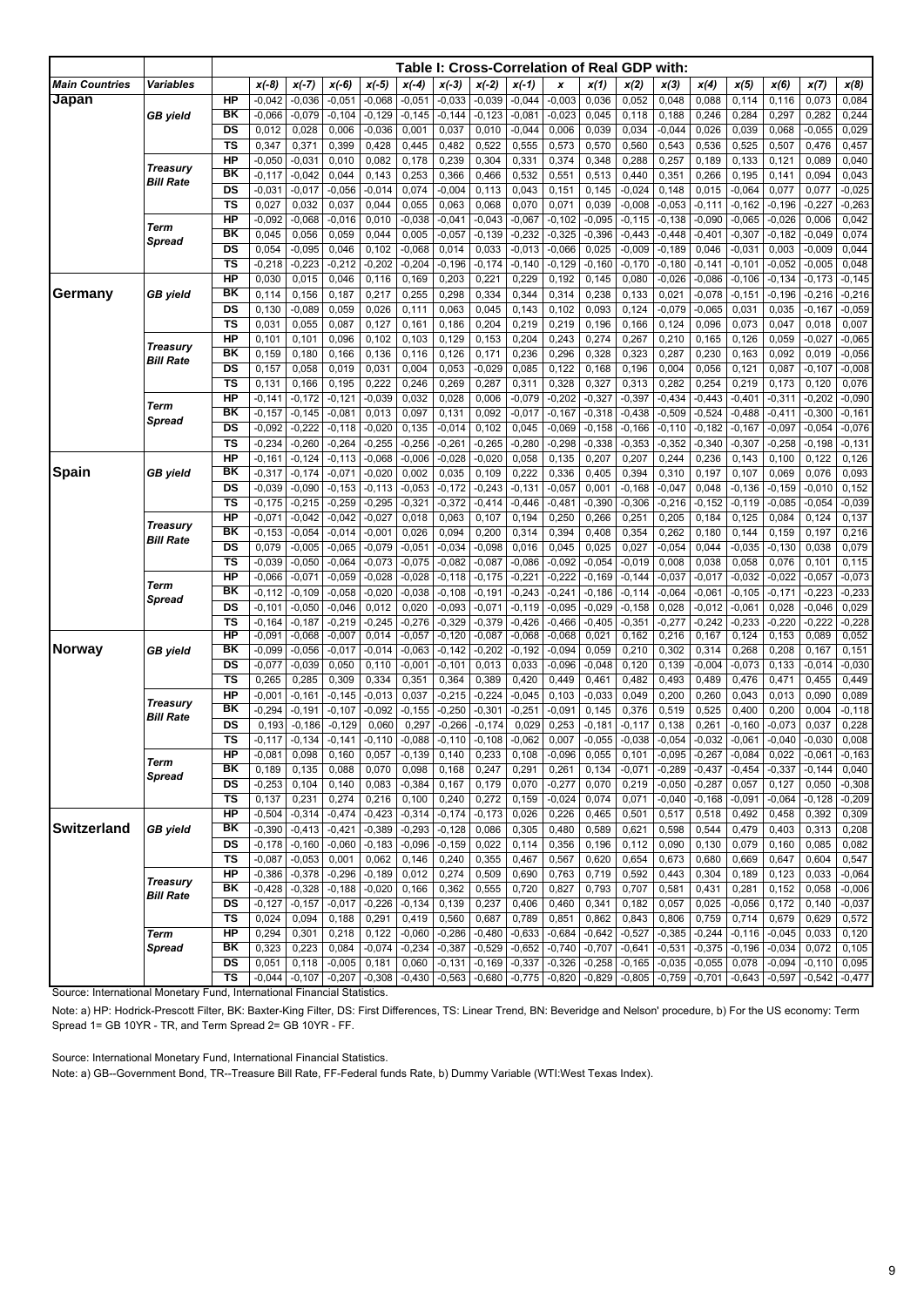|                       |                              |                 |                      |                      |                      |                      |                      |                      |                      |                      | Table II: Cross-Correlation of Real GDP with: |                      |                      |                      |                      |                   |                   |                      |                      |
|-----------------------|------------------------------|-----------------|----------------------|----------------------|----------------------|----------------------|----------------------|----------------------|----------------------|----------------------|-----------------------------------------------|----------------------|----------------------|----------------------|----------------------|-------------------|-------------------|----------------------|----------------------|
| <b>Main Countries</b> | Variables                    |                 | $x(-8)$              | $x(-7)$              | $x(-6)$              | $x(-5)$              | $x(-4)$              | $x(-3)$              | $x(-2)$              | $x(-1)$              | x                                             | x(1)                 | x(2)                 | x(3)                 | x(4)                 | x(5)              | x(6)              | x(7)                 | x(8)                 |
|                       | CPI                          | HP              | $-0,203$             | $-0,333$             | $-0,458$             | $-0,578$             | $-0,673$             | $-0,722$             | $-0,726$             | $-0,664$             | $-0.537$                                      | $-0.377$             | $-0,216$             | $-0,045$             | 0,121                | 0,256             | 0,371             | 0,453                | $-0,490$             |
| <b>United States</b>  |                              | ΒK              | $-0,157$             | $-0,299$             | $-0,440$             | $-0,568$             | $-0,669$             | $-0,727$             | $-0,729$             | $-0,669$             | $-0,553$                                      | $-0.398$             | $-0,222$             | $-0,045$             | 0,117                | 0,253             | 0,359             | 0,432                | 0,471                |
|                       |                              | DS              | $-0,151$             | $-0,157$             | $-0,174$             | $-0,242$             | $-0,314$             | $-0,306$             | $-0.355$             | $-0,346$             | $-0,227$                                      | $-0,132$             | $-0,130$             | $-0,079$             | 0,032                | 0,019             | 0,064             | 0,124                | 0,057                |
|                       |                              | <b>TS</b>       | -0,291               | $-0,304$             | -0,317               | $-0,328$             | $-0,336$             | $-0,337$             | $-0.330$             | $-0,316$             | $-0,293$                                      | $-0,259$             | $-0,224$             | $-0,187$             | $-0,150$             | $-0,115$          | $-0,083$          | $-0,055$             | $-0,031$             |
|                       | <b>GDPDEF</b>                | BN<br><b>HP</b> | 0,003<br>$-0,050$    | $-0,021$<br>$-0,185$ | $-0.036$<br>$-0,330$ | $-0,074$<br>$-0,468$ | $-0,100$<br>$-0,595$ | $-0,148$<br>$-0,680$ | $-0,200$<br>$-0,714$ | $-0,269$<br>$-0,703$ | $-0,355$<br>$-0,652$                          | $-0,428$<br>$-0,552$ | $-0,312$<br>$-0,417$ | $-0,256$<br>$-0,258$ | $-0,307$<br>$-0,094$ | $-0,333$<br>0,058 | $-0.297$<br>0,208 | $-0,321$<br>0,340    | $-0,208$<br>0,432    |
|                       |                              | BK              | $-0,031$             | $-0,168$             | $-0,308$             | 0,441                | $-0,557$             | $-0,643$             | $-0.690$             | $-0,689$             | $-0,638$                                      | $-0,542$             | $-0,412$             | $-0,259$             | $-0,099$             | 0,054             | 0,190             | 0,300                | 0,377                |
|                       |                              | DS              | $-0,124$             | $-0,104$             | $-0,155$             | -0,182               | $-0,254$             | $-0,275$             | $-0,255$             | $-0,229$             | $-0,247$                                      | $-0,201$             | $-0,162$             | $-0,103$             | $-0,041$             | $-0,054$          | 0,008             | 0,064                | 0,059                |
|                       |                              | <b>TS</b>       | $-0,211$             | $-0,214$             | $-0,217$             | $-0,218$             | $-0,217$             | $-0,213$             | $-0,202$             | $-0,187$             | $-0,167$                                      | $-0,140$             | $-0,112$             | $-0,083$             | $-0,053$             | $-0.024$          | $-0,004$          | 0,028                | 0,050                |
|                       |                              | <b>BN</b>       | 0,088                | 0,018                | 0,115                | $-0,084$             | 0,176                | $-0,068$             | 0,087                | $-0,298$             | 0,274                                         | 0,271                | 0,134                | $-0,009$             | 0,009                | 0,028             | $-0,044$          | $-0,036$             | 0,019                |
|                       | <b>INFLATION</b>             | HP              | $-0,405$             | $-0,374$             | $-0.358$             | $-0,342$             | $-0,275$             | $-0,141$             | $-0.010$             | 0,176                | 0,366                                         | 0,450                | 0,467                | 0,487                | 0,487                | 0,400             | 0,328             | 0,241                | 0,108                |
|                       | [Δ(CPI)]                     | ΒK<br>DS        | $-0,516$             | $-0,536$             | $-0,530$             | $-0,483$             | $-0,381$             | $-0,219$             | $-0,007$             | 0,223                | 0,432                                         | 0,583                | 0,660                | 0,664                | 0,609                | 0,514             | 0,399             | 0,276                | 0,150                |
|                       |                              | TS              | $-0,077$<br>$-0,069$ | $-0,006$<br>$-0,027$ | $-0,019$<br>0,019    | $-0,109$<br>0,068    | $-0,115$<br>0,137    | 0,013<br>0,224       | $-0.094$<br>0,307    | 0,010<br>0,404       | 0,190<br>0,499                                | 0,149<br>0,553       | 0,008<br>0,577       | 0,075<br>0,606       | 0,182<br>0,614       | $-0.013$<br>0,592 | 0,061<br>0,581    | 0,101<br>0,552       | $-0,105$<br>0,510    |
|                       |                              | BN              | $-0.032$             | $-0.099$             | $-0,049$             | -0,012               | 0,011                | $-0,084$             | 0,058                | 0,107                | 0,076                                         | $-0,402$             | $-0,141$             | 0,058                | 0,093                | 0,011             | 0,008             | 0,033                | $-0,016$             |
|                       | <b>INFLATION</b>             | HP              | $-0,403$             | $-0,399$             | $-0,420$             | $-0.398$             | $-0,357$             | $-0,243$             | $-0,107$             | 0,029                | 0,132                                         | 0,281                | 0,389                | 0,466                | 0,502                | 0,452             | 0,432             | 0,369                | 0,255                |
|                       | [A(GDP                       | BK              | $-0,507$             | $-0,548$             | $-0,557$             | $-0,529$             | $-0,460$             | $-0,345$             | $-0.189$             | $-0,002$             | 0,196                                         | 0,374                | 0,515                | 0,604                | 0,635                | 0,612             | 0,544             | 0,440                | 0,312                |
|                       | DEF)]                        | DS              | $-0,136$             | 0,048                | $-0,083$             | $-0.045$             | $-0,133$             | $-0.042$             | 0,014                | 0,050                | $-0,056$                                      | 0,086                | 0,080                | 0,119                | 0,141                | $-0,011$          | 0,102             | 0,109                | $-0,017$             |
|                       |                              | TS              | $-0.085$             | $-0,044$             | $-0,004$             | 0,048                | 0,106                | 0,184                | 0,272                | 0,360                | 0,445                                         | 0,503                | 0,550                | 0,589                | 0,619                | 0,611             | 0,610             | 0,594                | 0,561                |
|                       | CPI                          | <b>BN</b><br>HP | 0,101                | 0,101                | 0,084                | 0,071                | 0,053                | 0,027                | 0,002                | 0,029                | 0,061                                         | $-0,077$             | $-0,086$             | $-0,088$             | $-0,083$             | $-0,071$          | $-0.056$          | $-0,037$             | $-0,005$             |
| Australia             |                              | ΒK              | 0.028<br>0.008       | $-0,040$<br>$-0,074$ | $-0,117$<br>$-0,186$ | $-0,227$<br>$-0,306$ | $-0,326$<br>$-0,407$ | $-0,376$<br>$-0,468$ | $-0,403$<br>$-0,479$ | $-0,353$<br>$-0,439$ | $-0,272$<br>$-0,355$                          | $-0,160$<br>$-0,238$ | $-0,008$<br>$-0,102$ | 0,123<br>0,038       | 0,202<br>0,163       | 0,279<br>0,253    | 0,302<br>0,294    | 0,285<br>0,284       | 0,269<br>0,232       |
|                       |                              | DS              | $-0,062$             | $-0,113$             | $-0,082$             | $-0, 155$            | $-0,198$             | $-0,155$             | $-0,227$             | $-0,127$             | $-0,134$                                      | $-0,161$             | $-0,053$             | 0,012                | $-0,067$             | 0,026             | 0,021             | $-0,042$             | 0,051                |
|                       |                              | <b>TS</b>       | $-0,485$             | $-0,484$             | $-0,481$             | $-0,475$             | $-0,464$             | $-0,448$             | $-0,427$             | $-0,401$             | $-0,376$                                      | $-0,340$             | $-0,299$             | $-0,258$             | $-0,216$             | 0,175             | $-0,137$          | $-0.099$             | $-0,061$             |
|                       | <b>GDPDEF</b>                | HP              | $-0,106$             | $-0,138$             | $-0,176$             | $-0,243$             | $-0,261$             | $-0,232$             | $-0,190$             | $-0,144$             | $-0,146$                                      | $-0,037$             | 0,011                | 0,043                | 0,078                | 0,051             | 0,064             | 0,108                | 0,119                |
|                       |                              | ΒK              | $-0,136$             | $-0,175$             | $-0,219$             | $-0,254$             | $-0,270$             | $-0,266$             | $-0,248$             | $-0,221$             | $-0,188$                                      | $-0,150$             | $-0,106$             | $-0,061$             | $-0,020$             | 0,014             | 0,044             | 0,071                | 0,096                |
|                       |                              | DS              | $-0,032$             | $-0,104$             | $-0,075$             | $-0,191$             | $-0,174$             | $-0,116$             | $-0.088$             | 0,012                | $-0,247$                                      | 0,017                | $-0,036$             | $-0,071$             | 0,057                | $-0,093$          | $-0.085$          | 0,032                | 0,019                |
|                       |                              | <b>TS</b><br>HP | $-0,366$             | $-0,354$             | $-0,341$             | $-0,325$             | $-0,305$             | $-0,281$             | $-0,253$<br>$-0,027$ | $-0,224$             | $-0,197$                                      | $-0,161$             | $-0,125$             | $-0,088$             | $-0,048$             | $-0,012$          | 0,022             | 0,059                | 0,094                |
|                       | <b>INFLATION</b><br>[Δ(CPI)] | ΒK              | $-0.099$<br>$-0,123$ | $-0,171$<br>$-0,276$ | $-0,186$<br>$-0.390$ | $-0,243$<br>$-0,422$ | $-0,198$<br>$-0,358$ | $-0.086$<br>$-0,219$ | $-0.042$             | 0,139<br>0,137       | 0,183<br>0,294                                | 0,227<br>0,409       | 0,318<br>0,478       | 0,278<br>0,494       | 0,159<br>0,446       | 0,159<br>0,329    | 0,055<br>0,161    | $-0.034$<br>$-0,023$ | $-0,032$<br>$-0,176$ |
|                       |                              | DS              | $-0,042$             | $-0,065$             | 0,037                | $-0.086$             | $-0,046$             | 0,054                | $-0,082$             | 0,120                | $-0,014$                                      | $-0,022$             | 0,137                | 0,080                | $-0,100$             | 0,119             | $-0,002$          | $-0,076$             | 0,119                |
|                       |                              | <b>TS</b>       | 0,229                | 0,249                | 0,282                | 0,308                | 0,352                | 0,407                | 0,450                | 0,512                | 0,548                                         | 0,588                | 0,628                | 0,635                | 0,626                | 0,637             | 0,616             | 0,595                | 0,590                |
|                       | <b>INFLATION</b>             | <b>HP</b>       | 0,024                | $-0,076$             | $-0.086$             | $-0,137$             | $-0,030$             | 0,071                | 0,101                | 0,108                | 0,003                                         | 0,206                | 0,097                | 0,055                | 0,077                | $-0,046$          | 0,019             | 0,099                | 0,026                |
|                       | [A(GDP                       | ΒK              | $-0,069$             | $-0,143$             | $-0,167$             | -0,131               | $-0,059$             | 0,016                | 0,071                | 0,103                | 0,127                                         | 0,149                | 0,166                | 0,172                | 0,162                | 0,145             | 0,130             | 0,121                | 0,108                |
|                       | DEF)]                        | DS<br>TS        | 0,168                | $-0,087$             | 0,034                | $-0,124$             | 0,025                | 0,066                | 0,037                | 0,110                | $-0,291$                                      | 0,303                | $-0,065$             | $-0,025$             | 0,149                | -0,180            | 0,018             | 0,128                | $-0,013$             |
|                       | CPI                          | HP              | 0,298<br>$-0,244$    | 0,311<br>$-0,355$    | 0,346<br>$-0,458$    | 0,372<br>$-0,542$    | 0,429<br>$-0,607$    | 0,480<br>$-0.615$    | 0,515<br>$-0.595$    | 0,542<br>$-0,537$    | 0,542<br>$-0,419$                             | 0,615<br>$-0,273$    | 0,603<br>$-0,141$    | 0,614<br>0,006       | 0,620<br>0,136       | 0,584<br>0,256    | 0,602<br>0,335    | 0,609<br>0,401       | 0,588<br>0,437       |
| Canada                |                              | BK              | $-0,203$             | $-0,320$             | $-0,432$             | $-0,522$             | $-0,587$             | $-0,608$             | $-0.588$             | $-0,526$             | $-0,429$                                      | $-0,305$             | $-0,161$             | $-0,009$             | 0,135                | 0,258             | 0,348             | 0,400                | 0,418                |
|                       |                              | DS              | $-0,115$             | $-0,143$             | $-0,167$             | $-0,174$             | $-0,243$             | $-0,171$             | $-0,188$             | $-0,207$             | $-0,143$                                      | $-0,016$             | $-0,066$             | $-0,008$             | 0,039                | 0,116             | 0,063             | 0,108                | 0,106                |
|                       |                              | ΤS              | $-0,037$             | $-0,017$             | 0,005                | 0,028                | 0,051                | 0,078                | 0,107                | 0,137                | 0,172                                         | 0,208                | 0,244                | 0,279                | 0,314                | 0,349             | 0,382             | 0,415                | 0,447                |
|                       | <b>GDPDEF</b>                | HP              | $-0,289$             | $-0,358$             | $-0,432$             | $-0,476$             | $-0,491$             | $-0,450$             | $-0,356$             | $-0,245$             | $-0,143$                                      | $-0,012$             | 0,092                | 0,162                | 0,240                | 0,295             | 0,343             | 0,368                | 0,377                |
|                       |                              | ΒK              | $-0,290$             | $-0,367$             | $-0,435$             | $-0,478$             | $-0,475$             | $-0,438$             | $-0,357$             | $-0,252$             | $-0,137$                                      | $-0,028$             | 0,073                | 0,164                | 0,244                | 0,308             | 0,351             | 0,372                | 0,372                |
|                       |                              | DS<br><b>TS</b> | $-0,060$<br>0,171    | $-0,061$<br>0,198    | $-0,141$<br>0,225    | 0,148<br>0,254       | $-0,178$<br>0,284    | $-0,164$<br>0,316    | $-0,084$<br>0,349    | 0,026<br>0,384       | $-0,095$<br>0,418                             | 0,076<br>0,449       | 0,126<br>0,478       | 0,042<br>0,505       | 0,095<br>0,531       | 0,097<br>0,556    | 0,130<br>0,581    | 0,124<br>0,605       | 0,134<br>0,629       |
|                       | <b>INFLATION</b>             | HP              | $-0,274$             | $-0,275$             | $-0,257$             | $-0,206$             | $-0, 153$            | $-0,026$             | 0,039                | 0,137                | 0,270                                         | 0,363                | 0,326                | 0,338                | 0,345                | 0,313             | 0,207             | 0,164                | 0,096                |
|                       | [Δ(CPI)]                     | ΒK              | $-0,417$             | $-0,446$             | $-0,427$             | $-0,353$             | $-0,232$             | $-0,082$             | 0,076                | 0,229                | 0,366                                         | 0,473                | 0,547                | 0,576                | 0,550                | 0,467             | 0,341             | 0,197                | 0,066                |
|                       |                              | DS              | $-0,048$             | $-0,030$             | $-0,032$             | 0,000                | $-0,085$             | 0,092                | $-0,031$             | $-0,023$             | 0,070                                         | 0,191                | $-0,047$             | 0,041                | 0,077                | 0,125             | $-0,057$          | 0,059                | 0,006                |
|                       |                              | <b>TS</b>       | 0,475                | 0,498                | 0,521                | 0,555                | 0,588                | 0,633                | 0,665                | 0,696                | 0,734                                         | 0,745                | 0,739                | 0,752                | 0,737                | 0,717             | 0,688             | 0,671                | 0,644                |
|                       | <b>INFLATION</b>             | HP<br>BK        | $-0,182$             | $-0,177$             | $-0,177$             | $-0,091$             | $-0,013$             | 0,091                | 0,221                | 0,277                | 0,221                                         | 0,324                | 0,274                | 0,188                | 0,171                | 0,142             | 0,110             | 0,046                | 0,016                |
|                       | [A(GDP<br>DEF)]              | DS              | $-0,262$<br>$-0,032$ | $-0,281$<br>$-0,001$ | $-0,247$<br>$-0,101$ | $-0,147$<br>0,004    | $-0,005$<br>$-0,026$ | 0,152<br>0,002       | 0,284<br>0,107       | 0,370<br>0,157       | 0,405<br>$-0,186$                             | 0,392<br>0,225       | 0,362<br>0,065       | 0,325<br>$-0,073$    | 0,279<br>0,040       | 0,218<br>0,015    | 0,144<br>0,051    | 0,066<br>$-0,040$    | $-0,006$<br>0,023    |
|                       |                              | ΤS              | 0,479                | 0,497                | 0,526                | 0,563                | 0,590                | 0,619                | 0,657                | 0,678                | 0,678                                         | 0,686                | 0,666                | 0,637                | 0,631                | 0,602             | 0,575             | 0,553                | 0,525                |
| <b>United</b>         | CPI                          | HP              | 0,262                | 0,190                | $-0,089$             | $-0,226$             | $-0,328$             | $-0,437$             | $-0,674$             | $-0,743$             | $-0,721$                                      | $-0,623$             | $-0,653$             | $-0,490$             | $-0,274$             | $-0,091$          | $-0,074$          | 0,093                | 0,301                |
| Kingdom               |                              | ΒK              | 0,242                | 0,117                | $-0,047$             | $-0,237$             | $-0,440$             | $-0,631$             | $-0,786$             | $-0,883$             | $-0,907$                                      | $-0,862$             | $-0,756$             | $-0,609$             | $-0,441$             | $-0,265$          | $-0,092$          | 0,074                | 0,226                |
|                       |                              | DS<br><b>TS</b> | $-0,110$             | 0,075                | $-0,434$             | $-0,304$             | $-0,328$             | $-0,048$             | $-0,569$             | $-0,380$             | $-0,373$                                      | $-0,057$             | $-0,566$             | $-0,334$             | $-0,184$             | 0,039             | $-0,458$          | $-0,270$             | $-0,109$             |
|                       | <b>GDPDEF</b>                | HP              | $-0,781$<br>$-0,124$ | $-0,814$<br>0,124    | $-0,845$<br>0,183    | $-0,875$<br>$-0,094$ | $-0,328$<br>$-0,574$ | $-0,928$<br>$-0,356$ | $-0,952$<br>$-0,296$ | $-0,973$<br>$-0,532$ | $-0,990$<br>$-0,940$                          | $-0,968$<br>$-0,511$ | $-0,947$<br>$-0,251$ | $-0,919$<br>$-0,293$ | $-0,888$<br>$-0,498$ | $-0,856$<br>0,001 | $-0,826$<br>0,291 | $-0,791$<br>0,241    | $-0,754$<br>0,008    |
|                       |                              | ΒK              | 0,194                | 0,083                | $-0,064$             | $-0,243$             | $-0,443$             | $-0,643$             | $-0,813$             | $-0,925$             | $-0,955$                                      | $-0,896$             | $-0,761$             | $-0,572$             | $-0,356$             | $-0,140$          | 0,055             | 0,213                | 0,329                |
|                       |                              | DS              | $-0,734$             | 0,071                | 0,231                | 0,087                | $-0,820$             | 0,026                | 0,178                | 0,045                | $-0,961$                                      | 0,045                | 0,185                | 0,037                | $-0,817$             | 0,102             | 0,242             | 0,077                | $-0,702$             |
|                       |                              | TS              | $-0,787$             | $-0,814$             | $-0,840$             | $-0,872$             | $-0,908$             | $-0,928$             | $-0,946$             | $-0,970$             | $-0,996$                                      | $-0,966$             | $-0,938$             | $-0,916$             | $-0,893$             | $-0,854$          | $-0,818$          | $-0,790$             | $-0,760$             |
|                       | <b>INFLATION</b>             | HP              | 0,009                | $-0,142$             | $-0,546$             | $-0,296$             | $-0,219$             | $-0,239$             | $-0,517$             | $-0,117$             | 0,037                                         | 0,180                | $-0,086$             | 0,328                | 0,447                | 0,374             | 0,027             | 0,346                | 0,440                |
|                       | [Δ(CPI)]                     | ΒK              | $-0,203$             | $-0,332$             | $-0,452$             | $-0,542$             | $-0,585$             | $-0,565$             | $-0,470$             | $-0,300$             | $-0,079$                                      | 0,154                | 0,352                | 0,489                | 0,561                | 0,583             | 0,576             | 0,551                | 0,503                |
|                       |                              | DS<br>TS        | 0,127                | 0,200<br>$-0,186$    | $-0,553$<br>$-0,225$ | 0,132<br>$-0,169$    | 0,073<br>$-0,140$    | 0,210<br>$-0,116$    | $-0,567$<br>$-0,134$ | 0,198<br>$-0,056$    | 0,008<br>$-0,013$                             | 0,346<br>0,050       | $-0,564$<br>0,051    | 0,254<br>0,136       | 0,167<br>0,176       | 0,240<br>0,199    | $-0,547$<br>0,176 | 0,203<br>0,236       | 0,182                |
|                       |                              | HP              | $-0,188$<br>$-0,362$ | 0,231                | 0,062                | $-0,267$             | $-0,466$             | 0,202                | 0,064                | $-0,227$             | $-0,396$                                      | 0,407                | 0,256                | $-0,044$             | $-0,195$             | 0,476             | 0,285             | $-0,052$             | 0,255<br>$-0,220$    |
|                       | <b>INFLATION</b><br>[A(GDP   | ΒK              | $-0,219$             | $-0,314$             | $-0,421$             | $-0,526$             | $-0,597$             | $-0,603$             | $-0,521$             | $-0,346$             | $-0,096$                                      | 0,184                | 0,429                | 0,601                | 0,686                | 0,691             | 0,625             | 0,511                | 0,373                |
|                       | DEF)]                        | DS              | $-0,550$             | 0,534                | 0,109                | $-0,097$             | $-0,615$             | 0,567                | 0,106                | $-0,087$             | $-0,688$                                      | 0,677                | 0,100                | $-0,097$             | $-0,580$             | 0,610             | 0,100             | $-0,110$             | $-0,525$             |
|                       |                              | ΤS              | $-0,133$             | $-0,035$             | $-0,054$             | $-0,098$             | $-0,119$             | $-0,004$             | $-0,014$             | $-0,047$             | $-0,062$                                      | 0,083                | 0,051                | 0,033                | 0,015                | 0,135             | 0,093             | 0,070                | 0,042                |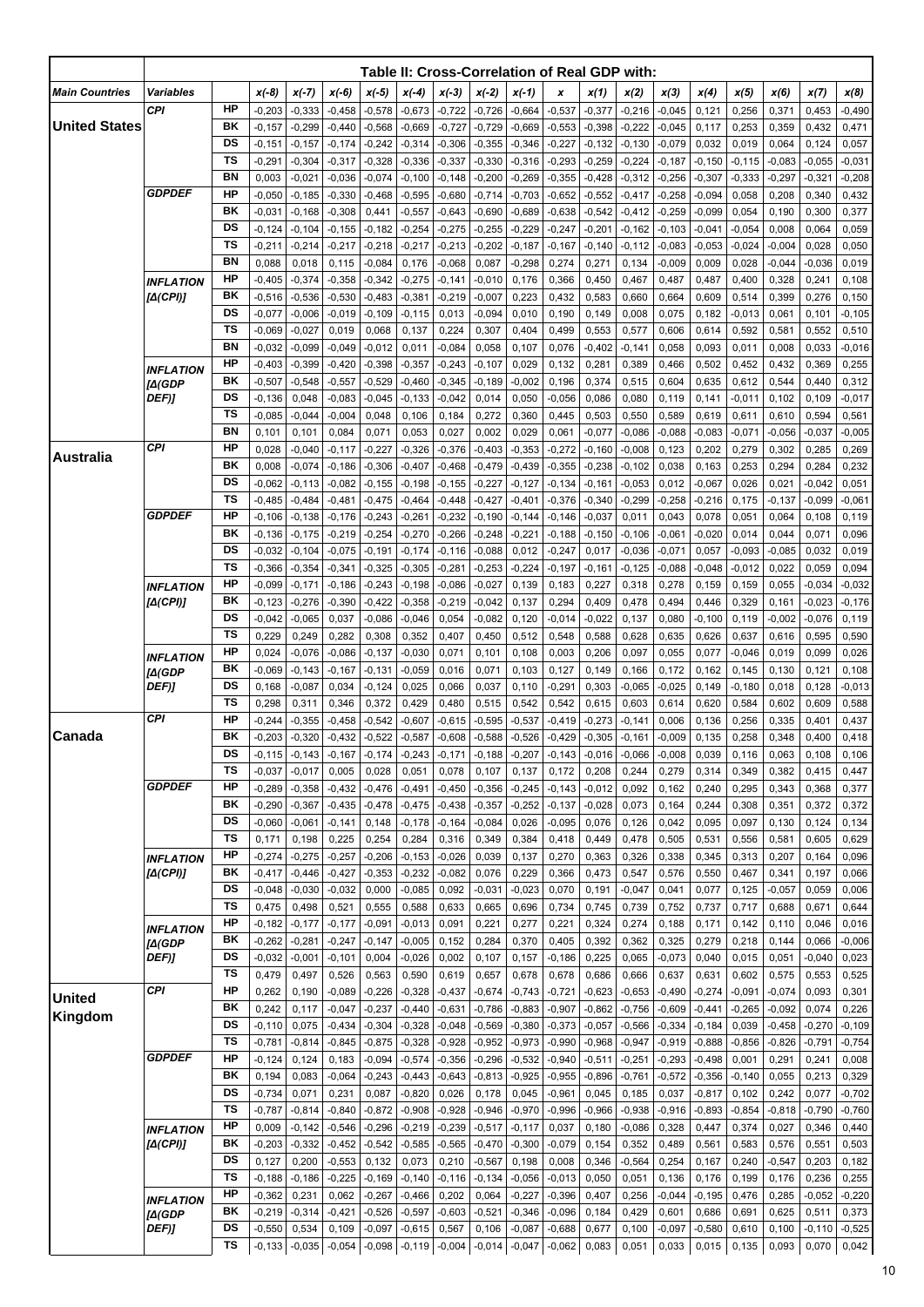|                       |                            |                                   |                      |                      |                      |                      |                      |                      | Table II: Cross-Correlation of Real GDP with: |                      |                      |                   |                   |                   |                      |                      |                   |                      |                      |
|-----------------------|----------------------------|-----------------------------------|----------------------|----------------------|----------------------|----------------------|----------------------|----------------------|-----------------------------------------------|----------------------|----------------------|-------------------|-------------------|-------------------|----------------------|----------------------|-------------------|----------------------|----------------------|
| <b>Main Countries</b> | <b>Variables</b>           |                                   | $x(-8)$              | $x(-7)$              | $x(-6)$              | $x(-5)$              | $x(-4)$              | $x(-3)$              | $x(-2)$                                       | $x(-1)$              | x                    | x(1)              | x(2)              | x(3)              | x(4)                 | x(5)                 | x(6)              | x(7)                 | x(8)                 |
|                       | CPI                        | HP                                | $-0,005$             | 0,017                | $-0,009$             | $-0,159$             | $-0,173$             | $-0,145$             | $-0,127$                                      | $-0,250$             | $-0,219$             | $-0,124$          | $-0,028$          | $-0,088$          | $-0,040$             | 0,030                | 0,128             | 0,036                | $-0,010$             |
| Japan                 |                            | BK                                | $-0,010$             | $-0,101$             | $-0,207$             | $-0,324$             | $-0,437$             | $-0,530$             | $-0,588$                                      | $-0,596$             | $-0,547$             | $-0,437$          | $-0,285$          | $-0,117$          | 0,035                | 0,142                | 0,185             | 0,165                | 0,102                |
|                       |                            | DS                                | $-0,024$             | 0,064                | 0,148                | $-0,081$             | $-0,046$             | 0,028                | 0,170                                         | $-0,093$             | $-0,056$             | 0,020             | 0,197             | $-0,064$          | $-0,008$             | 0,002                | 0,239             | $-0,001$             | $-0,008$             |
|                       |                            | $\overline{\mathsf{r}}\mathsf{s}$ | 0,439                | 0,473                | 0,512                | 0,547                | 0,565                | 0,606                | 0,654                                         | 0,698                | 0,722                | 0,713             | 0,704             | 0,685             | 0,668                | 0,654                | 0,641             | 0,617                | 0,592                |
|                       | <b>GDPDEF</b>              | HP                                | $-0,708$             | 0,122                | 0,460                | 0,084                | $-0,846$             | 0,081                | 0,460                                         | 0,063                | $-0,937$             | 0,078             | 0,499             | 0,140             | $-0,779$             | 0,139                | 0,513             | 0,159                | $-0,694$             |
|                       |                            | $\overline{\mathsf{B}}$ K         | $-0,116$             | $-0,213$             | $-0,304$             | $-0,398$             | $-0,486$             | $-0,554$             | $-0,596$                                      | $-0,598$             | $-0,532$             | $-0,375$          | $-0,181$          | $-0,001$          | 0,136                | 0,217                | 0,224             | 0,169                | 0,086                |
|                       |                            | DS                                | $-0,782$             | 0,265                | 0,366                | 0,241                | $-0,880$             | 0,295                | 0,395                                         | 0,263                | $-0,965$             | 0,255             | 0,394             | 0,293             | $-0,872$             | 0,237                | 0,369             | 0,265                | $-0,786$             |
|                       |                            | $\overline{\mathsf{TS}}$          | 0,361                | 0,490                | 0,570                | 0,572                | 0,485                | 0,632                | 0,725                                         | 0,730                | 0,640                | 0,726             | 0,766             | 0,715             | 0,594                | 0,666                | 0,697             | 0,643                | 0,524                |
|                       | <b>INFLATION</b>           | HP<br>BK                          | $-0,031$             | 0,066                | $-0,024$             | $-0,294$             | $-0.075$             | 0,075                | 0,067                                         | $-0,243$             | 0,014                | 0,184             | 0,221             | $-0,114$          | 0,056                | 0,142                | 0,228             | $-0,190$             | $-0,112$             |
|                       | [Δ(CPI)]                   | $\overline{DS}$                   | $-0,240$<br>0,062    | $-0,306$<br>0,083    | $-0,362$<br>0,086    | $-0,392$<br>$-0,249$ | $-0,374$<br>0,049    | $-0,302$<br>0,070    | $-0,181$<br>0,149                             | $-0,017$<br>$-0,287$ | 0,178<br>0,052       | 0,362<br>0,056    | 0,508<br>0,195    | 0,570<br>$-0,231$ | 0,519<br>0,030       | 0,365<br>$-0,008$    | 0,156<br>0,265    | $-0,044$<br>$-0,241$ | $-0,180$<br>$-0,032$ |
|                       |                            | TS                                | 0,006                | 0,045                | 0,015                | $-0,071$             | 0,029                | 0,090                | 0,095                                         | $-0,003$             | 0,112                | 0,182             | 0,171             | 0,021             | 0,111                | 0,140                | 0,143             | $-0,036$             | $-0,012$             |
|                       | <b>INFLATION</b>           | $\overline{H}$                    | $-0,551$             | 0,617                | 0,193                | $-0,326$             | $-0,621$             | 0,694                | 0,223                                         | $-0,338$             | $-0,662$             | 0,719             | 0,299             | $-0,263$          | $-0,604$             | 0,646                | 0,262             | $-0,260$             | $-0,564$             |
|                       | [A(GDP                     | BK                                | $-0,294$             | $-0,292$             | $-0,277$             | $-0,271$             | $-0,237$             | $-0,168$             | $-0,088$                                      | 0,028                | 0,226                | 0,437             | 0,552             | 0,532             | 0,415                | 0,238                | 0,044             | $-0,116$             | $-0,196$             |
|                       | DEF)]                      | DS                                | $-0,604$             | 0,674                | 0,027                | $-0,107$             | $-0,686$             | 0,769                | 0,023                                         | $-0,111$             | $-0,752$             | 0,787             | 0,061             | $-0,107$          | $-0,684$             | 0,715                | 0,059             | $-0,104$             | $-0,619$             |
|                       |                            | $\overline{\mathsf{TS}}$          | $-0,279$             | 0,246                | 0,054                | $-0,182$             | $-0,319$             | 0,271                | 0,057                                         | $-0,197$             | $-0,345$             | 0,342             | 0,153             | $-0,111$          | $-0,304$             | 0,315                | 0,140             | $-0,109$             | $-0,284$             |
| Germany               | <b>GDPDEF</b>              | HP                                | $-0,433$             | $-0,415$             | $-0,379$             | $-0,327$             | $-0,216$             | $-0,142$             | $-0,031$                                      | 0,152                | 0,322                | 0,357             | 0,440             | 0,502             | 0,481                | 0,437                | 0,410             | 0,381                | 0,333                |
|                       |                            | BK                                | $-0,453$             | $-0,440$             | $-0,403$             | $-0,343$             | $-0,254$             | $-0,131$             | 0,025                                         | 0,200                | 0,367                | 0,496             | 0,568             | 0,578             | 0,545                | 0,493                | 0,443             | 0,405                | 0,376                |
|                       |                            | DS                                | $-0,074$             | $-0,061$             | $-0,047$             | $-0,123$             | 0,082                | $-0,054$             | $-0.099$                                      | 0,072                | 0,310                | 0,006             | 0,095             | 0,242             | 0,138                | 0,036                | 0,098             | 0,133                | 0,069                |
|                       |                            | $\overline{\mathsf{TS}}$          | 0,443                | $-0,396$             | $-0,342$             | $-0,285$             | $-0,207$             | $-0,140$             | $-0,064$                                      | 0,026                | 0,115                | 0,159             | 0,208             | 0,251             | 0,279                | 0,291                | 0,301             | 0,304                | 0,294                |
|                       |                            | HP<br>BK                          | $-0,019$             | $-0,010$             | $-0,016$             | $-0,017$             | 0,013                | 0,015                | 0,020                                         | 0,034                | 0,043                | 0,046             | 0,026             | 0,009             | 0,021                | 0,001                | $-0,003$          | 0,000                | 0,000                |
|                       | INFLATION                  | $\overline{\mathsf{DS}}$          | $-0,127$<br>$-0,019$ | $-0,052$<br>0,020    | 0,057<br>0,011       | 0,197<br>$-0,048$    | 0,355<br>0,122       | 0,504<br>$-0,083$    | 0,608<br>$-0,038$                             | 0,629<br>0,109       | 0,546<br>0,159       | 0,364<br>$-0,197$ | 0,135<br>0,057    | $-0,071$<br>0,102 | $-0,196$<br>$-0,062$ | $-0,227$<br>$-0,077$ | $-0,188$<br>0,041 | $-0,124$<br>0,027    | $-0,076$<br>$-0,041$ |
|                       |                            | $\overline{\mathsf{TS}}$          | 0,203                | 0,234                | 0,258                | 0,276                | 0,315                | 0,295                | 0,312                                         | 0,346                | 0,328                | 0,227             | 0,227             | 0,198             | 0,119                | 0,075                | 0,064             | 0,032                | $-0,010$             |
|                       | <b>CPI</b>                 | HP                                | $-0,245$             | $-0,274$             | $-0,292$             | $-0,373$             | $-0,413$             | $-0,468$             | $-0,491$                                      | $-0,624$             | $-0,731$             | $-0,595$          | $-0,428$          | $-0,389$          | $-0,326$             | $-0,184$             | $-0,026$          | $-0,036$             | $-0,028$             |
| Spain                 |                            | $\overline{\mathsf{B}}$ K         | $-0,492$             | $-0,551$             | $-0,582$             | $-0,602$             | $-0,629$             | $-0,670$             | $-0,717$                                      | $-0,747$             | $-0,740$             | $-0,672$          | $-0,557$          | $-0,422$          | $-0,295$             | $-0,196$             | $-0,130$          | $-0.087$             | $-0,054$             |
|                       |                            | DS                                | $-0,355$             | $-0,362$             | $-0,292$             | $-0,390$             | $-0,447$             | $-0,493$             | $-0,386$                                      | $-0,540$             | $-0,699$             | $-0,542$          | $-0,414$          | $-0,501$          | $-0,566$             | $-0,442$             | $-0,272$          | $-0,408$             | $-0,434$             |
|                       |                            | $\overline{\mathsf{TS}}$          | $-0,352$             | $-0,422$             | $-0,497$             | $-0,569$             | $-0,635$             | $-0,719$             | $-0,802$                                      | $-0,886$             | $-0,971$             | $-0,905$          | $-0,831$          | $-0,763$          | $-0,691$             | $-0,622$             | $-0,551$          | $-0,485$             | $-0,423$             |
|                       | <b>GDPDEF</b>              | <b>HP</b>                         | $-0,069$             | 0,052                | 0,176                | 0,001                | $-0,138$             | $-0,109$             | $-0,101$                                      | $-0,404$             | $-0,824$             | $-0,477$          | $-0,256$          | $-0,336$          | $-0,403$             | $-0,237$             | $-0,051$          | $-0,182$             | $-0,289$             |
|                       |                            | BK                                | $-0,338$             | $-0,382$             | $-0,402$             | $-0,425$             | $-0,478$             | $-0,570$             | $-0,675$                                      | $-0,748$             | $-0,743$             | $-0,638$          | $-0,471$          | $-0,296$          | $-0,161$             | $-0,079$             | $-0,037$          | $-0,002$             | 0,053                |
|                       |                            | DS                                | $-0,509$             | $-0,280$             | 0,032                | $-0,261$             | $-0,567$             | $-0,340$             | $-0,078$                                      | $-0,253$             | $-0,962$             | $-0,268$          | $-0,066$          | $-0,313$          | $-0,512$             | $-0,248$             | 0,039             | $-0,244$             | $-0,494$             |
|                       |                            | <b>TS</b>                         | $-0,341$             | $-0,405$             | $-0,477$             | $-0,553$             | $-0,623$             | $-0,706$             | $-0,784$                                      | $-0,871$             | $-0,957$             | $-0,880$          | $-0,800$          | $-0,730$          | $-0,657$             | $-0,603$             | $-0,543$          | $-0,485$             | $-0,435$             |
|                       | <b>INFLATION</b>           | <b>HP</b>                         | $-0,132$             | $-0,019$             | 0,032                | $-0,130$             | $-0,111$             | 0,020                | 0,052                                         | $-0,144$             | $-0,097$             | 0,210             | 0,183             | 0,027             | $-0,024$             | 0,209                | 0,186             | $-0,062$             | $-0,062$             |
|                       | [A(CPI)]                   | BK<br>DS                          | $-0,308$             | $-0,205$             | $-0,106$             | $-0,057$<br>$-0,114$ | $-0,072$<br>$-0,067$ | $-0,120$             | $-0,138$<br>0,152                             | $-0,081$             | 0,058                | 0,255<br>0,215    | 0,415             | 0,485<br>$-0,082$ | 0,455<br>$-0,142$    | 0,358                | 0,246             | 0,163<br>$-0,173$    | 0,120<br>$-0,073$    |
|                       |                            | <b>TS</b>                         | $-0,050$<br>0,089    | 0,033<br>0,124       | 0,130<br>0,142       | 0,145                | 0,179                | 0,047<br>0,222       | 0,255                                         | $-0,156$<br>0,260    | $-0,158$<br>0,293    | 0,363             | 0,108<br>0,333    | 0,329             | 0,268                | 0,148<br>0,353       | 0,168<br>0,328    | 0,297                | 0,240                |
|                       | <b>INFLATION</b>           | <b>HP</b>                         | $-0,208$             | 0,129                | 0,164                | $-0,177$             | $-0,210$             | 0,137                | 0,130                                         | $-0,194$             | $-0,321$             | 0,357             | 0,277             | $-0,049$          | $-0,189$             | 0,169                | 0,197             | $-0, 154$            | $-0,143$             |
|                       | [∆(GDP                     | BK                                | 0,313                | 0,206                | 0,072                | $-0,035$             | $-0,073$             | $-0,043$             | 0,012                                         | 0,040                | 0,016                | $-0,064$          | $-0,155$          | $-0,201$          | $-0,167$             | $-0,059$             | 0,068             | 0,145                | 0,141                |
|                       | DEF)]                      | DS                                | $-0,266$             | 0,217                | 0,266                | $-0,222$             | $-0,267$             | 0,242                | 0,234                                         | $-0,134$             | $-0,566$             | 0,546             | 0,177             | $-0,156$          | $-0,261$             | 0,221                | 0,238             | $-0,229$             | $-0,214$             |
|                       |                            | <b>TS</b>                         | 0,002                | 0,093                | 0,103                | 0,059                | 0,057                | 0,133                | 0,147                                         | 0,118                | 0,145                | 0,234             | 0,225             | 0,154             | $-0,028$             | 0,092                | 0,148             | 0,061                | 0,051                |
| <b>Norway</b>         | CPI                        | $\overline{H}$                    | $-0,133$             | $-0,102$             | $-0,070$             | $-0,181$             | $-0,255$             | $-0,196$             | $-0, 154$                                     | $-0,219$             | $-0,279$             | $-0,082$          | 0,041             | 0,077             | 0,181                | 0,315                | 0,376             | 0,254                | 0,182                |
|                       |                            | ΒK                                | $-0,105$             | $-0,159$             | $-0,214$             | $-0,262$             | $-0,302$             | $-0,334$             | $-0,354$                                      | $-0,349$             | $-0,299$             | $-0,192$          | $-0,028$          | 0,168             | 0,353                | 0,483                | 0,528             | 0,488                | 0,389                |
|                       |                            | DS<br>TS                          | $-0,067$             | 0,007                | 0,156                | $-0,035$             | $-0, 123$            | 0,034                | 0,113                                         | 0,007                | $-0,250$             | 0,091             | 0,112             | $-0,059$          | $-0,019$             | 0,097                | 0,219             | $-0,035$             | $-0,050$             |
|                       | <i><b>GDPDEF</b></i>       | НP                                | 0,262<br>0,142       | 0,280<br>0,151       | 0,294<br>0,251       | 0,304<br>0,241       | 0,322<br>0,166       | 0,345<br>$-0,013$    | 0,364<br>$-0,120$                             | 0,383<br>$-0,282$    | 0,404<br>$-0,591$    | 0,406<br>$-0,428$ | 0,404<br>$-0,182$ | 0,406<br>$-0,052$ | 0,417<br>0,073       | 0,415<br>0,070       | 0,404<br>0,177    | 0,391<br>0,162       | 0,391<br>0,058       |
|                       |                            | BK                                | 0,258                | 0,313                | 0,381                | 0,400                | 0,298                | 0,046                | $-0,301$                                      | $-0,617$             | $-0,769$             | $-0,692$          | $-0,428$          | $-0,100$          | 0,160                | 0,283                | 0,284             | 0,233                | 0,196                |
|                       |                            | DS                                | $-0,007$             | $-0,081$             | 0,111                | 0,064                | 0,109                | $-0,064$             | 0,049                                         | 0,124                | $-0,450$             | $-0,079$          | 0,112             | 0,003             | 0,125                | $-0,100$             | 0,124             | 0,092                | $-0,066$             |
|                       |                            | TS                                | 0,369                | 0,384                | 0,410                | 0,422                | 0,428                | 0,410                | 0,399                                         | 0,388                | 0,349                | 0,370             | 0,408             | 0,430             | 0,455                | 0,445                | 0,452             | 0,445                | 0,428                |
|                       | <b>INFLATION</b>           | HP                                | $-0,076$             | 0,044                | 0,039                | $-0,192$             | 0,117                | 0,100                | 0,063                                         | $-0,101$             | $-0,095$             | 0,342             | 0,223             | 0,053             | 0,168                | 0,235                | 0,121             | $-0,214$             | $-0,135$             |
|                       | [A(CPI)]                   | BK                                | $-0,150$             | $-0,168$             | $-0,180$             | $-0,173$             | $-0,147$             | $-0,110$             | $-0,061$                                      | 0,019                | 0,154                | 0,337             | 0,515             | 0,616             | 0,584                | 0,409                | 0,144             | $-0,122$             | $-0,306$             |
|                       |                            | DS                                | 0,005                | 0,069                | 0,142                | $-0,181$             | $-0,085$             | 0,151                | 0,074                                         | $-0,097$             | $-0,250$             | 0,331             | 0,028             | $-0,161$          | 0,029                | 0,109                | 0,127             | $-0,237$             | $-0,025$             |
|                       |                            | $\overline{\mathsf{TS}}$<br>HP    | 0,170                | 0,250                | 0,226                | 0,101                | 0,163                | 0,314                | 0,299                                         | 0,191                | 0,210                | 0,480             | 0,401             | 0,280             | 0,342                | 0,371                | 0,285             | 0,050                | 0,084                |
|                       | <b>INFLATION</b><br>[A(GDP | BK                                | 0,018<br>0,058       | 0,024<br>0,106       | 0,108<br>0,125       | $-0,009$<br>0,029    | $-0,068$<br>$-0,201$ | $-0,210$<br>$-0,481$ | $-0,146$<br>$-0,658$                          | $-0,209$<br>$-0,599$ | $-0,378$<br>$-0,289$ | 0,194<br>0,147    | 0,276<br>0,502    | 0,133<br>0,624    | 0,137<br>0,496       | 0,014<br>0,235       | 0,144<br>0,003    | $-0,020$<br>$-0,094$ | $-0,115$<br>$-0,068$ |
|                       | DEF)]                      | DS                                | $-0,021$             | $-0,040$             | 0,118                | $-0,040$             | 0,049                | $-0,124$             | 0,073                                         | 0,059                | $-0,428$             | 0,283             | 0,134             | $-0,085$          | 0,076                | $-0,140$             | 0,178             | $-0,044$             | $-0,105$             |
|                       |                            | TS                                | 0,052                | 0,061                | 0,124                | 0,039                | $-0,008$             | $-0,119$             | $-0,065$                                      | $-0,119$             | $-0,248$             | 0,187             | 0,252             | 0,147             | 0,142                | 0,047                | 0,144             | 0,022                | $-0,059$             |
| <b>Switzerland</b>    | CPI                        | HP                                | $-0,498$             | $-0,564$             | $-0,621$             | $-0,629$             | $-0,601$             | $-0,520$             | $-0,403$                                      | $-0,284$             | $-0,153$             | 0,027             | 0,185             | 0,335             | 0,461                | 0,540                | 0,582             | 0,589                | 0,570                |
|                       |                            | BK                                | $-0,381$             | $-0,468$             | $-0,542$             | $-0,582$             | $-0,576$             | $-0,522$             | $-0,424$                                      | $-0,292$             | $-0,134$             | 0,048             | 0,230             | 0,393             | 0,517                | 0,590                | 0,611             | 0,590                | 0,543                |
|                       |                            | DS                                | $-0,121$             | $-0,124$             | $-0,220$             | $-0,203$             | $-0,210$             | $-0,142$             | $-0,044$                                      | $-0,099$             | $-0,064$             | 0,065             | 0,064             | 0,155             | 0,224                | 0,187                | 0,188             | 0,208                | 0,154                |
|                       |                            | $\overline{\mathsf{TS}}$          | $-0,337$             | $-0,352$             | $-0,359$             | $-0,360$             | $-0,341$             | $-0,310$             | $-0,277$                                      | $-0,244$             | $-0,175$             | $-0,131$          | $-0,088$          | $-0,046$          | $-0,009$             | 0,020                | 0,041             | 0,053                | 0,058                |
|                       | <b>GDPDEF</b>              | HP                                | $-0,411$             | $-0,418$             | $-0,392$             | $-0,381$             | $-0,312$             | $-0,286$             | $-0,217$                                      | $-0,138$             | 0,018                | 0,179             | 0,301             | 0,398             | 0,501                | 0,549                | 0,564             | 0,590                | 0,496                |
|                       |                            | BK<br>DS                          | $-0,425$             | $-0,417$             | $-0,404$             | 0,392                | $-0,377$             | $-0,344$             | $-0,279$                                      | $-0,173$             | $-0,032$             | 0,123             | 0,274             | 0,406             | 0,509                | 0,577                | 0,608             | 0,600                | 0,554                |
|                       |                            | $\overline{\mathsf{TS}}$          | 0,001<br>$-0,179$    | $-0,127$<br>$-0,186$ | $-0,017$<br>$-0,186$ | $-0,165$<br>$-0,189$ | 0,073<br>$-0,173$    | $-0,101$<br>$-0,156$ | $-0,025$<br>$-0,139$                          | $-0,142$             | 0,029<br>$-0,069$    | 0,090<br>$-0,044$ | 0,145<br>$-0,021$ | 0,096<br>$-0,002$ | 0,229<br>0,015       | 0,158<br>0,023       | 0,100<br>0,026    | 0,359<br>0,024       | 0,047<br>0,007       |
|                       | <b>INFLATION</b>           | <b>HP</b>                         | $-0,159$             | $-0,152$             | $-0,131$             | $-0,014$             | 0,089                | 0,221                | 0,303                                         | $-0,123$<br>0,303    | 0,365                | 0,413             | 0,377             | 0,388             | 0,316                | 0,177                | 0,078             | 0,024                | $-0,052$             |
|                       | [A(CPI)]                   | BK                                | $-0,335$             | $-0,307$             | $-0,204$             | $-0,041$             | $-0,144$             | 0,315                | 0,453                                         | 0,559                | 0,642                | 0,686             | 0,681             | 0,606             | 0,457                | 0,259                | 0,058             | $-0,102$             | $-0,196$             |
|                       |                            | DS                                | 0,103                | $-0,006$             | $-0,111$             | 0,020                | $-0,012$             | 0,078                | 0,112                                         | $-0,062$             | 0,036                | 0,122             | $-0,035$          | 0,116             | 0,097                | $-0,035$             | $-0,045$          | 0,032                | $-0,034$             |
|                       |                            | TS                                | 0,028                | 0,070                | 0,122                | 0,212                | 0,296                | 0,384                | 0,451                                         | 0,465                | 0,509                | 0,541             | 0,523             | 0,514             | 0,462                | 0,374                | 0,301             | 0,240                | 0,167                |
|                       | <b>INFLATION</b>           | HP                                | 0,046                | $-0,017$             | 0,045                | 0,017                | 0,119                | 0,042                | 0,123                                         | 0,144                | 0,269                | 0,241             | 0,233             | 0,196             | 0,198                | 0,073                | 0,045             | 0,046                | $-0,098$             |
|                       | [∆(GDP                     | BK                                | $-0,026$             | 0,011                | 0,010                | $-0,006$             | 0,001                | 0,057                | 0,163                                         | 0,289                | 0,395                | 0,448             | 0,439             | 0,380             | 0,292                | 0,188                | 0,078             | $-0,036$             | $-0,144$             |
|                       | DEF)]                      | DS                                | 0,102                | $-0,113$             | 0,099                | $-0,141$             | 0,231                | $-0,163$             | 0,070                                         | $-0,113$             | 0,182                | $-0,011$          | 0,040             | $-0,040$          | 0,151                | $-0,100$             | $-0,031$          | 0,167                | $-0,177$             |
|                       |                            | TS                                | 0,155                | 0,143                | 0,191                | 0,191                | 0,254                | 0,222                | 0,265                                         | 0,275                | 0,331                | 0,316             | 0,297             | 0,256             | 0,234                | 0,148                | 0,102             | 0,073                | $-0,044$             |

Source: International Monetary Fund, International Financial Statistics.<br>Note: a) CIP--Consumer Price Index, GDPDEF--implicit GDP deflator, INFLATION--Δ(CPI) or Δ(GDP Deflator), b) HP: Hodrick-Prescott Filter, BK: Baxter-Trend, BN: Beveridge and Nelson' procedure, c) We calculate inflation in Germany by using [∆(GDP Deflator)].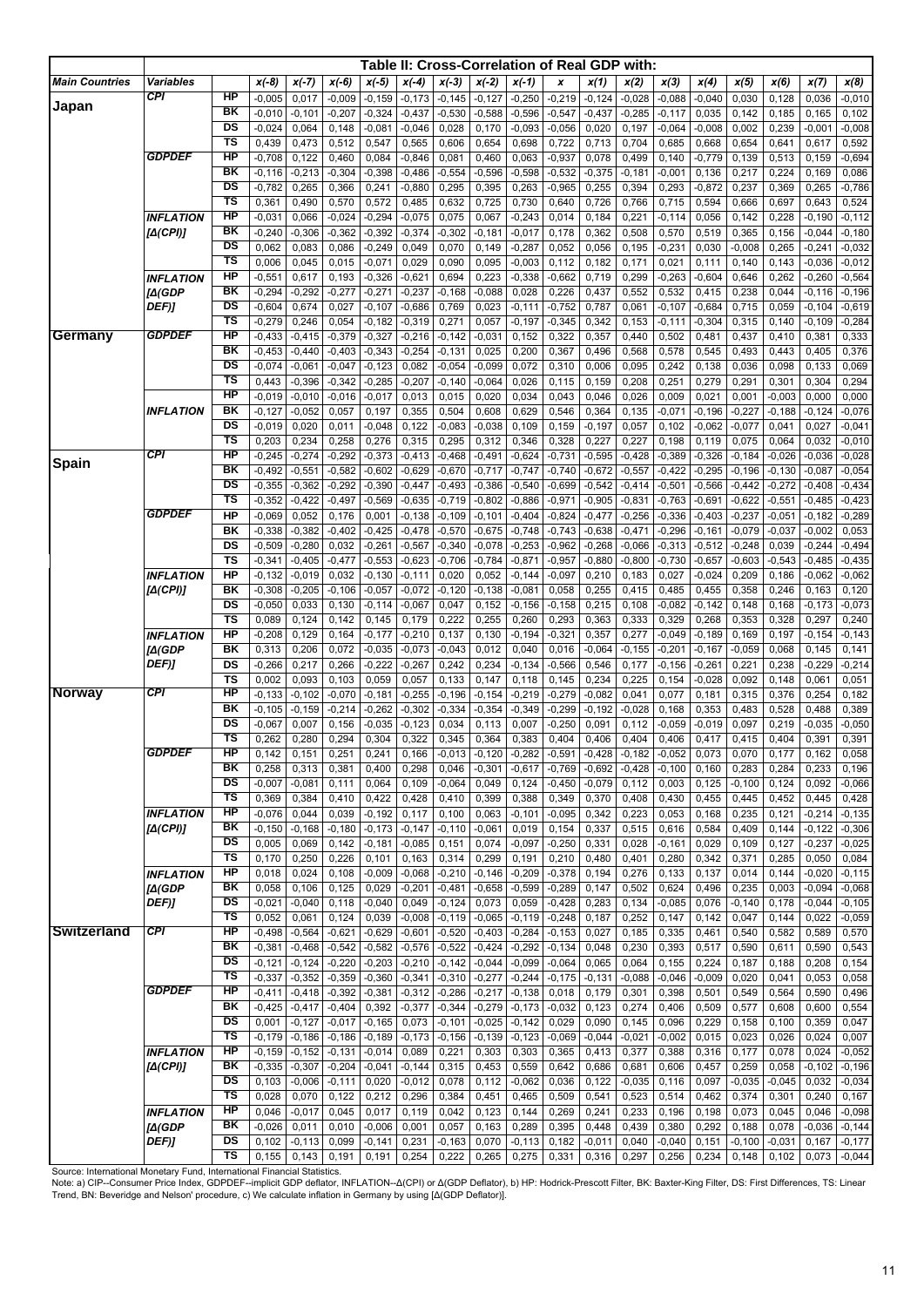| <b>Table III: Augmented Dickey-Fuller Unit Root Tests</b> |                               |                                  |                          |                           |                                  |                         |  |  |  |
|-----------------------------------------------------------|-------------------------------|----------------------------------|--------------------------|---------------------------|----------------------------------|-------------------------|--|--|--|
|                                                           |                               |                                  |                          | <b>Integration</b>        | $\sum_{j=1}^{k} \Delta Y_{t-j}$  |                         |  |  |  |
| <b>Countries</b>                                          | Variable                      | <b>Intercept</b>                 | <b>Trend</b>             | <b>Order</b>              |                                  | ADF                     |  |  |  |
| <b>United States</b>                                      | GDP                           | <b>YES</b>                       | NO                       | I(1)                      | 1                                | $-2.916**$              |  |  |  |
|                                                           | <b>Real GDP</b>               | <b>YES</b>                       | <b>YES</b>               | I(1)                      | $\mathbf{1}$                     | $-6.357*$               |  |  |  |
|                                                           | $\overline{\text{CPI}}$       | <b>YES</b>                       | NO                       | $\overline{I(1)}$         | $\overline{2}$                   | $-2.71***$              |  |  |  |
|                                                           | <b>GDP</b> Deflator           | <b>YES</b>                       | NO                       | I(1)                      | 3                                | $-2.57***$              |  |  |  |
|                                                           | Inflation $\Delta$ (CPI)      | NO.                              | NO                       | $\overline{I(1)}$         | $\mathbf{1}$                     | $-16.935*$              |  |  |  |
|                                                           | Deflator)                     | NO                               | N <sub>O</sub>           | $\overline{I(1)}$         | $\overline{2}$                   | $-11.176*$              |  |  |  |
|                                                           | <b>GB 10YEAR</b>              | N <sub>O</sub>                   | $\overline{NO}$          | I(1)                      | $\boldsymbol{0}$                 | $-10.41*$               |  |  |  |
|                                                           | <b>GB 3YEAR</b>               | NO.                              | NO                       | I(1)                      | $\mathfrak{2}$                   | $-6.377*$               |  |  |  |
|                                                           | TR                            | NO                               | NO                       | I(1)                      | 6                                | $-5.773*$               |  |  |  |
|                                                           | FF                            | NO                               | NO                       | I(1)                      | $\mathbf{1}$                     | $-10.157*$              |  |  |  |
| <b>Australia</b>                                          | <b>GDP</b>                    | <b>YES</b>                       | <b>YES</b>               | I(1)                      | $\boldsymbol{0}$                 | $-9.557*$               |  |  |  |
|                                                           | <b>Real GDP</b>               | <b>YES</b>                       | <b>YES</b>               | $\overline{I(1)}$         | $\boldsymbol{0}$                 | $-12.85*$               |  |  |  |
|                                                           | <b>CPI</b>                    | <b>YES</b>                       | <b>YES</b>               | $\overline{I(1)}$         | $\overline{2}$                   | $-3658**$               |  |  |  |
|                                                           | <b>GDP</b> Deflator           | <b>YES</b>                       | <b>YES</b>               | $\overline{I(1)}$         | 3                                | $-2.552***$             |  |  |  |
|                                                           | Inflation $\Delta$ (CPI)      | N <sub>O</sub>                   | NO                       | I(1)                      | $\mathfrak{2}$                   | $-10.067*$              |  |  |  |
|                                                           | Deflator)                     | N <sub>O</sub>                   | N <sub>O</sub>           | $\overline{I(1)}$         | $\overline{2}$                   | $-10.875*$              |  |  |  |
|                                                           | TR: 15 year                   | N <sub>O</sub><br>N <sub>O</sub> | N <sub>O</sub>           | I(1)                      | $\mathbf{0}$                     | $-11.473*$              |  |  |  |
|                                                           | TR: 2 year                    |                                  | NO                       | $\overline{I(1)}$         | $\boldsymbol{0}$                 | $-11.371*$              |  |  |  |
| Canada                                                    | GDP                           | <b>YES</b>                       | N <sub>O</sub>           | $\overline{I(1)}$         | $\boldsymbol{0}$                 | $-5.49*$<br>$-8.541*$   |  |  |  |
|                                                           | <b>Real GDP</b><br><b>CPI</b> | <b>YES</b><br><b>YES</b>         | <b>YES</b><br><b>YES</b> | I(10<br>$\overline{I(1)}$ | $\boldsymbol{0}$<br>$\mathbf{0}$ | $-12.85*$               |  |  |  |
|                                                           | <b>GDP</b> Deflator           | <b>YES</b>                       | NO                       | $\overline{I(1)}$         | $\boldsymbol{0}$                 | $-6.941*$               |  |  |  |
|                                                           | Inflation $\Delta$ (CPI)      | NO                               | NO                       | $\overline{I(1)}$         | $\mathfrak{2}$                   | $-11.25*$               |  |  |  |
|                                                           | Deflator)                     | NO                               | NO                       | I(1)                      | 1                                | $-14.506*$              |  |  |  |
|                                                           | $GB > 10$ years               | N <sub>O</sub>                   | NO                       | $\overline{I(1)}$         | $\overline{0}$                   | $-11.558*$              |  |  |  |
|                                                           | $GB > 3-5$ years              | N <sub>O</sub>                   | N <sub>O</sub>           | I(1)                      | $\mathbf{1}$                     | $-10.7*$                |  |  |  |
|                                                           | TR                            | NO                               | NO                       | I(1)                      | $\boldsymbol{0}$                 | $-10.521*$              |  |  |  |
| <b>United Kingdom</b>                                     | GDP                           | <b>YES</b>                       | <b>YES</b>               | $\overline{I(1)}$         | $\mathbf{0}$                     | $-11.034*$              |  |  |  |
|                                                           | <b>Real GDP</b>               | <b>YES</b>                       | <b>YES</b>               | $\overline{I(1)}$         | 6                                | $-4.747*$               |  |  |  |
|                                                           | <b>CPI</b>                    | <b>YES</b>                       | NO                       | I(1)                      | $\overline{4}$                   | $-3.843*$               |  |  |  |
|                                                           | <b>GDP</b> Deflator           | <b>YES</b>                       | NO                       | I(1)                      | 3                                | $-2.887*$               |  |  |  |
|                                                           | Inflation $\Delta$ (CPI)      | NO                               | N <sub>O</sub>           | $\overline{I(1)}$         | 3                                | $-6.906*$               |  |  |  |
|                                                           | Deflator)                     | NO                               | NO                       | I(1)                      | 6                                | $-5.254*$               |  |  |  |
|                                                           | GB: long-term                 | NO.                              | NO                       | I(1)                      | $\boldsymbol{0}$                 | $-9.798*$               |  |  |  |
|                                                           | GB: short-term                | N <sub>O</sub>                   | N <sub>O</sub>           | I(1)                      | $\mathbf{1}$                     | $-9.708*$               |  |  |  |
|                                                           | TR                            | NO                               | NO                       | I(1)                      | $\boldsymbol{0}$                 | $-9.059*$               |  |  |  |
| Japan                                                     | <b>GDP</b>                    | <b>YES</b>                       | <b>YES</b>               | $\overline{I(1)}$         | $\mathfrak{2}$                   | $-3.62**$               |  |  |  |
|                                                           | <b>Real GDP</b>               | <b>YES</b>                       | N <sub>O</sub>           | I(1)                      | 3                                | $-4.547*$               |  |  |  |
|                                                           | $\overline{\text{CPI}}$       | <b>YES</b>                       | <b>YES</b>               | $\overline{I(1)}$         | $\overline{4}$                   | $-3.506**$              |  |  |  |
|                                                           | <b>GDP</b> Deflator           | <b>YES</b>                       | <b>YES</b>               | I(1)                      | 3                                | $-4.099*$               |  |  |  |
|                                                           | Inflation $\Delta$ (CPI)      | N <sub>O</sub>                   | N <sub>O</sub>           | I(1)                      | 6                                | $-6.299*$               |  |  |  |
|                                                           | Inflation $\Delta$ (GDP       | NO.                              | NO                       | I(1)                      | $\overline{c}$                   | $-9.76*$                |  |  |  |
|                                                           | $G$ B                         | N <sub>O</sub>                   | N <sub>O</sub>           | I(1)                      | $\overline{0}$                   | $-10.006*$              |  |  |  |
| <b>Germany</b>                                            | GDP                           | <b>YES</b>                       | NO                       | I(1)                      | $\overline{0}$                   | $-8.781*$               |  |  |  |
|                                                           | <b>Real GDP</b>               | <b>YES</b>                       | N <sub>O</sub>           | I(1)                      | $\boldsymbol{0}$                 | $-8.998*$               |  |  |  |
|                                                           | <b>GDP</b> Deflator           | <b>YES</b>                       | <b>YES</b>               | I(1)                      | 5                                | $-3.301***$             |  |  |  |
|                                                           | Inflation $\Delta$ (GDP       | NO.                              | NO.                      | $\overline{I(1)}$         | $\overline{2}$                   | $-10.927*$              |  |  |  |
|                                                           | GВ                            | N <sub>O</sub>                   | N <sub>O</sub>           | I(1)                      | $\boldsymbol{0}$                 | $-6.643*$               |  |  |  |
|                                                           | TR                            | N <sub>O</sub>                   | N <sub>O</sub>           | I(1)                      | $\boldsymbol{0}$                 | $-5.956*$               |  |  |  |
| <b>Spain</b>                                              | GDP                           | <b>YES</b>                       | $\overline{NO}$          | I(1)                      | 1                                | $-2.658**$              |  |  |  |
|                                                           | <b>Real GDP</b>               | <b>YES</b>                       | <b>YES</b>               | I(1)                      | 3                                | $-5.203*$               |  |  |  |
|                                                           | CPI                           | <b>YES</b>                       | <b>YES</b>               | I(1)                      | 3                                | $-3.168***$             |  |  |  |
|                                                           | <b>GDP</b> Deflator           | <b>YES</b>                       | NO                       | $\overline{I(1)}$         | 5                                | $-3.655*$               |  |  |  |
|                                                           | Inflation $\Delta$ (CPI)      | <b>YES</b><br><b>YES</b>         | NO                       | I(1)                      | $\mathfrak{2}$                   | $-13.066*$              |  |  |  |
|                                                           | Inflation $\Delta$ (GDP<br>GB | NO.                              | <b>YES</b><br>NO.        | I(1)                      | $\mathbf{2}$<br>$\mathbf{0}$     | $-17.405*$<br>$-5.534*$ |  |  |  |
|                                                           | TR                            | N <sub>O</sub>                   | NO                       | I(1)                      | $\overline{0}$                   | $-7.02*$                |  |  |  |
| <b>Norway</b>                                             | GDP                           | <b>YES</b>                       | <b>YES</b>               | I(1)                      | 12                               |                         |  |  |  |
|                                                           | <b>Real GDP</b>               | <b>YES</b>                       | <b>YES</b>               | I(1)<br>I(1)              | 11                               | $-3.857***$             |  |  |  |
|                                                           | <b>CPI</b>                    | <b>YES</b>                       | NO                       | I(1)                      | 3                                | $-4.233*$<br>$-3.18**$  |  |  |  |
|                                                           | <b>GDP</b> Deflator           | <b>YES</b>                       | NO                       | I(1)                      | $\overline{0}$                   | $-11.629*$              |  |  |  |
|                                                           | Inflation $\Delta$ (CPI)      | <b>YES</b>                       | <b>YES</b>               | $\overline{I(1)}$         | 6                                | $-7.52*$                |  |  |  |
|                                                           | Inflation $\Delta$ (GDP       | <b>YES</b>                       | <b>YES</b>               | I(0)                      | 3                                | $-12.143*$              |  |  |  |
|                                                           | $G$ <sub>B</sub>              | N <sub>O</sub>                   | N <sub>O</sub>           | I(1)                      | $\mathbf{1}$                     | $-8.097*$               |  |  |  |
| <b>Switzerland</b>                                        | <b>GDP</b>                    | <b>YES</b>                       | <b>YES</b>               | $\overline{I(1)}$         | $\mathbf{1}$                     | $-6.482*$               |  |  |  |
|                                                           | <b>Real GDP</b>               | <b>YES</b>                       | <b>YES</b>               | I(1)                      | 1                                | $-6.915*$               |  |  |  |
|                                                           | <b>CPI</b>                    | <b>YES</b>                       | NO                       | I(1)                      | $\overline{4}$                   | $-2.806***$             |  |  |  |
|                                                           | <b>GDP</b> Deflator           | <b>YES</b>                       | <b>YES</b>               | I(1)                      | 12                               | $-3.528**$              |  |  |  |
|                                                           | Inflation $\Delta$ (CPI)      | <b>YES</b>                       | <b>YES</b>               | I(1)                      | 3                                | $-7.713*$               |  |  |  |
|                                                           | Inflation $\Delta$ (GDP       | <b>YES</b>                       | <b>YES</b>               | I(1)                      | 12                               | $-4.14*$                |  |  |  |
|                                                           | $G$ B                         | <b>YES</b>                       | <b>YES</b>               | I(1)                      | $\boldsymbol{0}$                 | $-7.567*$               |  |  |  |

Note : (\*) Significant at the 1% level, (\*\*) significant at the 5% level, (\*\*\*) significant at the 10% level.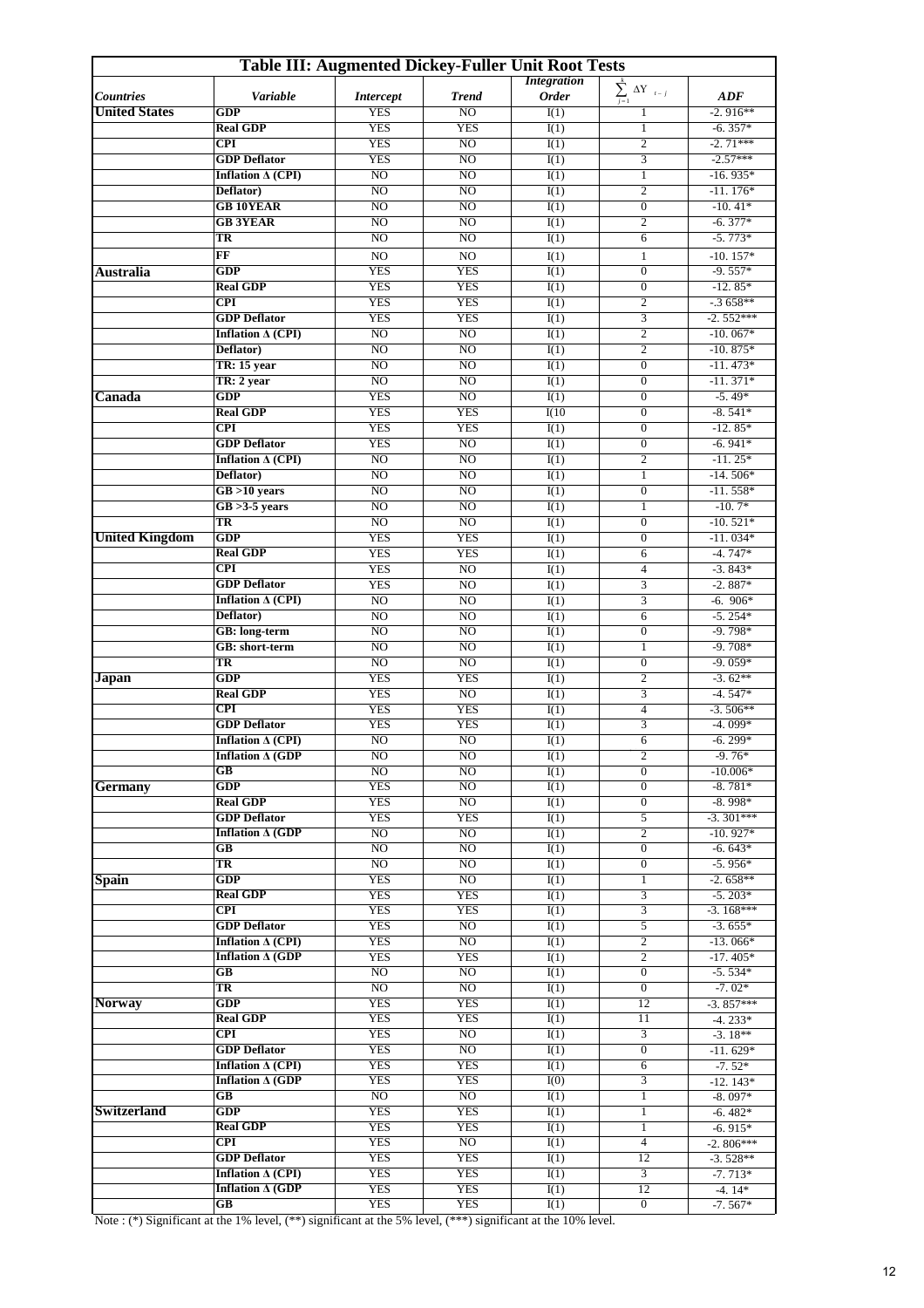|                                                 |                          |                    |                     |                    | Table IV: Summary of Cross-Correlations for the U.S. Economy     |                      |                         |                |
|-------------------------------------------------|--------------------------|--------------------|---------------------|--------------------|------------------------------------------------------------------|----------------------|-------------------------|----------------|
|                                                 | <b>HP Detrended Data</b> |                    |                     |                    | <b>BK Detrended Data</b>                                         |                      |                         |                |
| <b>Variables</b>                                | <b>Direction</b>         | <b>Coefficient</b> | Lead/Lag            | Cyclicality        | <b>Direction</b>                                                 | <b>Coefficient</b>   | Lead/Lag                | Cyclicality    |
| <b>GB Yield 10 year</b>                         | Leading                  | 0,019              | 8                   | Pro                | Leading                                                          | 0,017                | 8                       | Pro            |
| <b>GB Yield 3 year</b>                          | Lagging                  | 0,190              | 5                   | Pro                | Lagging                                                          | 0,181                | 5                       | Pro            |
| <b>Treasury Bill Rate</b>                       | Lagging                  | 0,352              | 5                   | Pro                | Lagging                                                          | 0,366                | 5                       | Pro            |
| <b>Federal Funds Rate</b>                       | Lagging                  | 0,356              | 5                   | Pro                | Lagging                                                          | 0,365                | 5                       | Pro            |
| Term Spread_1                                   | Lagging                  | $-0,484$           | 5                   | Counter            | Lagging                                                          | $-0,505$             | 5                       | Counter        |
| Term Spread_2<br><b>CPI</b>                     | Lagging                  | $-0,440$           | 5                   | Counter            | Lagging                                                          | $-0,454$             | 5                       | Counter        |
| <b>GDP Deflator</b>                             | Leading                  | $-0,537$           | 5<br>$\overline{4}$ | Counter<br>Counter | Leading                                                          | $-0,553$<br>$-0,638$ | 5<br>3                  | Counter        |
| Inflation--[Δ(CPI)]                             | Leading                  | $-0,652$<br>0,366  | 5                   | Pro                | Leading                                                          | 0,432                | 5                       | Counter<br>Pro |
| Inflation--[A(GDP Deflator)]                    | Lagging                  | 0,137              | 8                   | Pro                | Lagging                                                          | 0,196                | 8                       | Pro            |
|                                                 | Lagging                  |                    |                     |                    | Lagging<br>Table IV: Summary of Cross-Correlations for Australia |                      |                         |                |
| <b>TR: 15 year</b>                              |                          | 0,186              |                     | Pro                |                                                                  | 0,262                |                         | Pro            |
| TR: 2 year                                      | Lagging                  | 0,280              | 7<br>5              | Pro                | Lagging                                                          | 0,381                | 6<br>5                  | Pro            |
| <b>Treasury Bill Rate</b>                       | Lagging<br>Lagging       | 0,345              | $\overline{4}$      | Pro                | Lagging<br>Lagging                                               | 0,521                | 4                       | Pro            |
| <b>Term Spread</b>                              | Lagging                  | $-0,295$           | $\overline{4}$      | Pro                | Lagging                                                          | $-0,417$             | 4                       | Pro            |
| <b>CPI</b>                                      | Leading                  | $-0,272$           | $\overline{4}$      | Counter            | Leading                                                          | $-0,355$             | 4                       | Counter        |
| <b>GDP Deflator</b>                             | Leading                  | $-0,146$           | 6                   | Counter            | Leading                                                          | $-0,188$             | 6                       | Counter        |
| Inflation--[Δ(CPI)]                             | Lagging                  | 0,183              | 3                   | Pro                | Lagging                                                          | 0,294                | 5                       | Pro            |
| Inflation--[Δ(GDP Deflator)]                    | Lagging                  | 0,003              | $\overline{2}$      | Pro                | Lagging                                                          | 0,127                | $\overline{7}$          | Pro            |
|                                                 |                          |                    |                     |                    | Table IV: Summary of Cross-Correlations for Canada               |                      |                         |                |
| GB >10 years                                    | Lagging                  | 0,213              | 5                   | Pro                | Lagging                                                          | 0,268                | 4                       | Pro            |
| GB >3-5 years                                   | Lagging                  | 0,398              | 4                   | Pro                | Lagging                                                          | 0,484                | 3                       | Pro            |
| Treasury Bill Rate                              | Lagging                  | 0,468              | 3                   | Pro                | Lagging                                                          | 0,559                | 3                       | Pro            |
| <b>Term Spread</b>                              | Lagging                  | $-0,511$           | $\overline{2}$      | Counter            | Lagging                                                          | $-0,695$             | $\overline{2}$          | Counter        |
| CPI                                             | Leading                  | $-0,419$           | 6                   | Counter            | Leading                                                          | $-0,429$             | 5                       | Counter        |
| <b>GDP Deflator</b>                             | Leading                  | $-0,143$           | 8                   | Counter            | Leading                                                          | $-0,137$             | 8                       | Counter        |
| Inflation--[Δ(CPI)]                             | Lagging                  | 0,270              | 5                   | Pro                | Lagging                                                          | 0,366                | 5                       | Pro            |
| Inflation--[A(GDP Deflator)]                    | Lagging                  | 0,221              | $\overline{2}$      | Pro                | Synchronous                                                      | 0,405                | 0                       | Pro            |
|                                                 |                          |                    |                     |                    | Table IV: Summary of Cross-Correlations for the United Kindgom   |                      |                         |                |
| <b>GB</b> yield: long-term                      | Leading                  | $-0,219$           | 8                   | Counter            | Leading                                                          | $-0,246$             | 7                       | Counter        |
| GB yield: short-term                            | Lagging                  | $-0,012$           | 8                   | Counter            | Leading                                                          | 0,051                | 8                       | Pro            |
| <b>Treasury Bill Rate</b>                       | Lagging                  | $-0,017$           | 8                   | Counter            | Leading                                                          | 0,012                | 8                       | Pro            |
| <b>Term Spread</b>                              | Lagging                  | $-0,139$           | 8                   | Counter            | Lagging                                                          | $-0,193$             | 8                       | Counter        |
| <b>CPI</b>                                      | Leading                  | $-0,721$           | $\mathbf{1}$        | Counter            | Synchronous                                                      | $-0,907$             | 0                       | Counter        |
| <b>GDP Deflator</b>                             | Synchronous              | $-0,940$           | $\mathbf 0$         | Counter            | Synchronous                                                      | $-0,955$             | 0                       | Counter        |
| Inflation--[Δ(CPI)]                             | Lagging                  | 0,037              | $\overline{5}$      | Pro                | Leading                                                          | $-0.079$             | 8                       | Counter        |
| Inflation--[Δ(GDP Deflator)]                    | Lagging                  | $-0,396$           | $\mathbf{1}$        | Counter            | Leading                                                          | $-0,096$             | 8                       | Counter        |
|                                                 |                          |                    |                     |                    | Table IV: Summary of Cross-Correlations for Japan                |                      |                         |                |
| <b>GB Yield</b>                                 | Leading                  | $-0,003$           | 8                   | Counter            | Leading                                                          | $-0,023$             | 8                       | Counter        |
| <b>Treasury Bill Rate</b>                       | Synchronous              | 0,374              | $\mathbf 0$         | Pro                | Synchronous                                                      | 0,551                | 0                       | Pro            |
| <b>CPI</b>                                      | Leading                  | $-0,219$           | $\mathbf{1}$        | Counter            | Leading                                                          | $-0,547$             | 2                       | Counter        |
| <b>GDP Deflator</b>                             | Synchronous              | $-0,637$           | $\mathbf 0$         | Counter            | Leading                                                          | $-0,532$             | 3                       | Counter        |
| Inflation--[Δ(CPI)]                             | Lagging                  | 0,014              | $\mathbf{1}$        | Pro                | Lagging                                                          | 0,178                | 5                       | Pro            |
| Inflation--[Δ(GDP Deflator)]                    | Lagging                  | $-0,662$           | $\mathbf{1}$        | Counter            | Lagging                                                          | 0,226                | $\overline{5}$          | Pro            |
|                                                 |                          |                    |                     |                    | Table IV: Summary of Cross-Correlations for Germany              |                      |                         |                |
| <b>GB</b> yield                                 | Leading                  | 0,314              | 2                   | Pro                | Leading                                                          | 0,192                | 3                       | Pro            |
| <b>Treasury Bill Rate</b><br><b>Term Spread</b> | Lagging                  | 0,296              | $\overline{2}$      | Pro                | Lagging                                                          | 0,243                | 2                       | Pro            |
| <b>GDP Deflator</b>                             | Lagging<br>Lagging       | $-0,167$<br>0,367  | $\overline{7}$<br>8 | Counter<br>Pro     | Lagging                                                          | $-0,202$<br>0,322    | $\overline{7}$<br>8     | Counter<br>Pro |
| Inflation--[A(GDP Deflator)]                    | Leading                  | 0,546              | $\overline{2}$      | Pro                | Lagging<br>Lagging                                               | 0,042                | $\mathbf{1}$            | Pro            |
|                                                 |                          |                    |                     |                    | Table IV: Summary of Cross-Correlations for Spain                |                      |                         |                |
| <b>GB Yield</b>                                 | Lagging                  | 0,135              | 5                   | Pro                | Lagging                                                          | 0,336                | 2                       | Pro            |
| <b>Treasury Bill Rate</b>                       | Lagging                  | 0,250              | $\overline{2}$      | Pro                | Lagging                                                          | 0,394                | $\mathbf{1}$            | Pro            |
| <b>Term Spread</b>                              | Synchronous              | $-0,222$           | $\pmb{0}$           | Counter            | Leading                                                          | $-0,241$             | 1                       | Counter        |
| <b>CPI</b>                                      | Synchronous              | $-0,731$           | $\overline{0}$      | Counter            | Lagging                                                          | $-0,740$             | 1                       | Counter        |
| <b>GDP Deflator</b>                             | Synchronous              | $-0,824$           | $\mathbf 0$         | Counter            | Lagging                                                          | $-0,743$             | 1                       | Counter        |
| Inflation--[Δ(CPI)]                             | Lagging                  | $-0,097$           | $\overline{5}$      | Counter            | Lagging                                                          | 0,058                | 8                       | Pro            |
| Inflation--[Δ(GDP Deflator)]                    | Lagging                  | $-0,321$           | $\overline{1}$      | Counter            | Leading                                                          | 0,016                | 8                       | Pro            |
|                                                 |                          |                    |                     |                    | Table IV: Summary of Cross-Correlations for Norway               |                      |                         |                |
| <b>GB Yield</b>                                 | Lagging                  | $-0,068$           | 3                   | Counter            | Leading                                                          | $-0,094$             | 3                       | Counter        |
| <b>Treasury Bill Rate</b>                       | Synchronous              | 0,103              | $\overline{0}$      | Pro                | Leading                                                          | $-0,091$             | 4                       | Counter        |
| <b>Term Spread</b>                              | Leading                  | $-0,096$           | 4                   | Counter            | Leading                                                          | 0,261                | 1                       | Pro            |
| CPI                                             | Synchronous              | $-0,279$           | $\overline{0}$      | Counter            | Leading                                                          | $-0,299$             | 4                       | Counter        |
| <b>GDP Deflator</b>                             | Synchronous              | $-0,591$           | $\pmb{0}$           | Counter            | Synchronous                                                      | $-0,769$             | 0                       | Counter        |
| Inflation--[Δ(CPI)]                             | Lagging                  | $-0,095$           | $\overline{8}$      | Counter            | Lagging                                                          | 0,154                | 5                       | Pro            |
| Inflation--[Δ(GDP Deflator)]                    | Synchronous              | $-0,378$           | $\overline{0}$      | Counter            | Leading                                                          | $-0,289$             | 3                       | Counter        |
|                                                 |                          |                    |                     |                    | Table IV: Summary of Cross-Correlations for Switzerland          |                      |                         |                |
| <b>GB Yield</b>                                 | Lagging                  | 0,226              | 8                   | Pro                | Lagging                                                          | 0,480                | 4                       | Pro            |
| <b>Treasury Bill Rate</b>                       | Synchronous              | 0,763              | $\pmb{0}$           | Pro                | Synchronous                                                      | 0,827                | 0                       | Pro            |
| <b>Term Spread</b>                              | Synchronous              | $-0,684$           | $\mathbf 0$         | Counter            | Synchronous                                                      | $-0,684$             | 0                       | Pro            |
| CPI                                             | Leading                  | $-0,153$           | $\overline{8}$      | Counter            | Leading                                                          | $-0,134$             | 8                       | Counter        |
| <b>GDP Deflator</b>                             | Lagging                  | 0,018              | 8                   | Pro                | Leading                                                          | $-0,032$             | 8                       | Pro            |
| Inflation--[Δ(CPI)]                             | Lagging                  | 0,365              | 3                   | Pro                | Lagging                                                          | 0,642                | $\overline{\mathbf{c}}$ | Pro            |
| Inflation--[A(GDP Deflator)]                    | Synchronous              | 0,269              | $\mathbf 0$         | Pro                | Lagging                                                          | 0,395                | 2                       | Pro            |

Source: International Monetary Fund, International Financial Statistics.